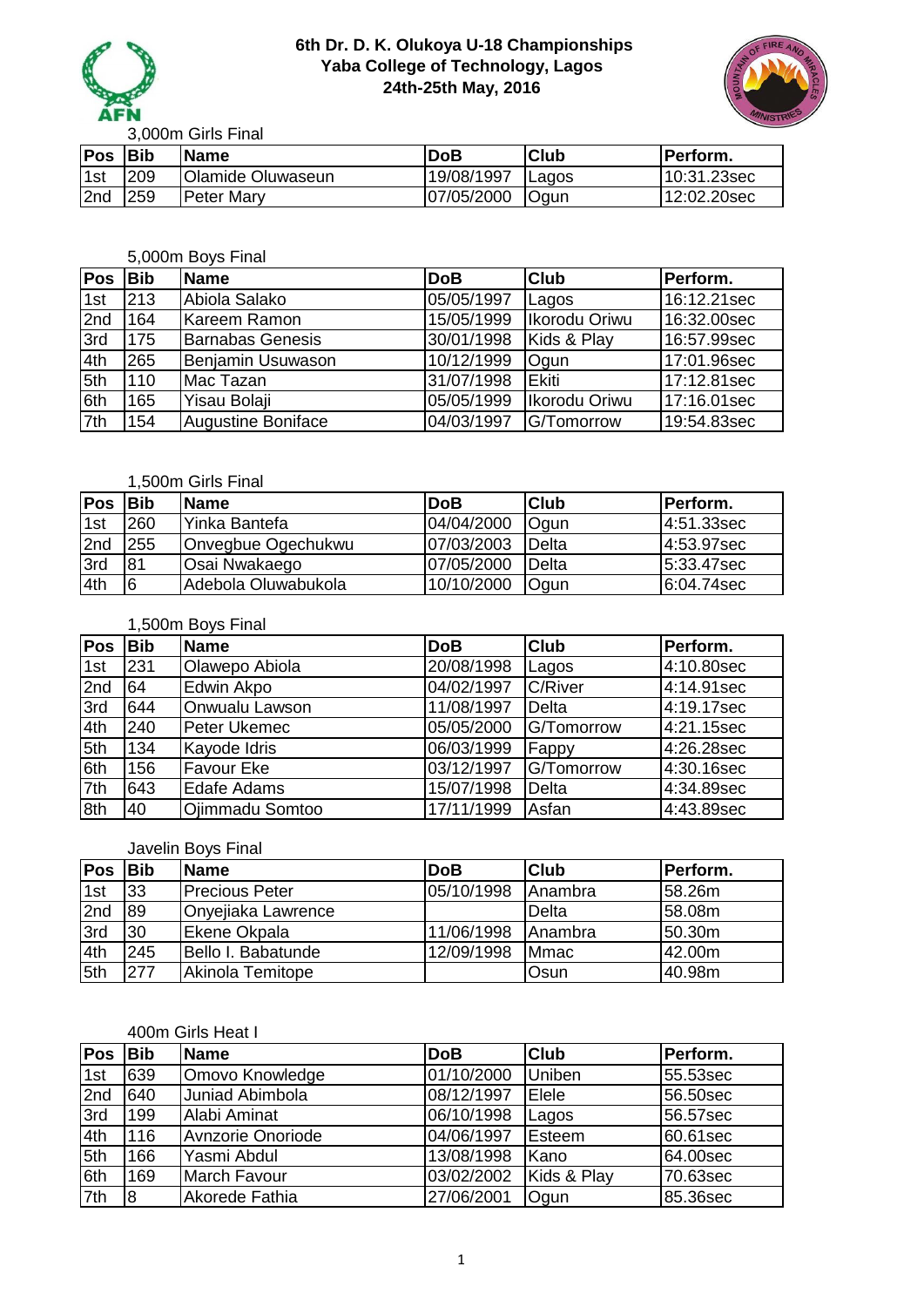



400m Girls Heat Ii

| <b>Pos</b> | <b>Bib</b> | <b>Name</b>         | <b>DoB</b> | <b>Club</b> | Perform. |
|------------|------------|---------------------|------------|-------------|----------|
| 1st        | 638        | Idamadudu Praise    | 18/12/1998 | <b>Hpc</b>  | 54.18sec |
| 2nd        | 173        | Adiakerewa Blessing | 07/03/1998 | Delta       | 56.24sec |
| 3rd        | <b>22</b>  | Abasiono Uwemedimo  | 15/12/1999 | Akwa Ibom   | 57.89sec |
| 4th        | 205        | Lawani Ruby         | 18/11/1999 | Lagos       | 59.65sec |
| 5th        | 202        | Edun Feyisara       | 15/10/1999 | Lagos       | 61.06sec |
| 6th        | 167        | Azima Alli          | 17/04/2001 | Kids & Play | 67.76sec |
| 7th        | 131        | Ajibade Fausat      | 19/01/1999 | Ado Ekiti   | 67.90sec |

#### 400m Girls Heat III

| Pos | <b>Bib</b> | Name                 | <b>DoB</b> | <b>Club</b>   | Perform. |
|-----|------------|----------------------|------------|---------------|----------|
| 1st | 635        | <b>Odigbo Rita</b>   | 04/11/1999 | <b>Hpc</b>    | 55.45sec |
| 2nd | 283        | <b>Glory Patrick</b> | 25/08/2000 | <b>Rivers</b> | 56.89sec |
| 3rd | 636        | <b>Diamate Ruth</b>  | 05/06/1997 | Delta         | 59.76sec |
| 4th | 119        | Obamuwagun Rhoda     | 03/11/1999 | Esteem        | 62.68sec |
| 5th | 118        | Obamuwagun Onaara    | 09/01/1998 | Esteem        | 63.12sec |
| 6th | 104        | Orilele Oyindamola   | 04/03/1999 | <b>IEkiti</b> | 64.14sec |
| 7th | 17         | Williams Olamide     | 22/12/1998 | Akhigbe       | 68.91sec |

## 400m Boys Heat I

| <b>Pos</b> | <b>Bib</b> | Name                   | <b>DoB</b> | <b>Club</b>    | Perform. |
|------------|------------|------------------------|------------|----------------|----------|
| 1st        | 55         | Akindele Atanda        | 04/04/1997 | <b>B/Tiger</b> | 48.96sec |
| 2nd        | 191        | Dieseruwue Ufoma       | 10/10/1997 | Delta          | 51.33sec |
| 3rd        | 26         | Afam Ogbuagu           | 01/11/1999 | Anambra        | 51.81sec |
| 4th        | 224        | <b>Ismael Muhammed</b> | 20/05/1998 | Lagos          | 51.91sec |
| 5th        | 19         | Akhigbe Seun Emmanuel  | 01/03/1998 | Akhigbe        | 52.67sec |
| 6th        | 281        | Zachariah John         | 21/12/1999 | Osun           | 54.44sec |
| 7th        | 218        | Afeez Tiamiyu          | 03/11/1999 | Lagos          | 55.16sec |

## 400m Boys Heat Ii

| <b>Pos</b> | <b>Bib</b> | <b>Name</b>          | <b>DoB</b> | <b>Club</b>    | Perform. |
|------------|------------|----------------------|------------|----------------|----------|
| 1st        | 72         | Shedrack Akpeki      | 25/04/1999 | <b>C/River</b> | 48.87sec |
| 2nd        | 632        | Law Godwin           | 07/07/1998 | Delta          | 49.65sec |
| 3rd        | 111        | Oluwafemi Oluwatosin | 04/05/1998 | Ekiti          | 49.82sec |
| 4th        | 66         | Felix Ime-Okonkon    | 19/07/1999 | C/River        | 50.92sec |
| 5th        | 286        | Akan Saunday         | 14/04/1999 | <b>Rivers</b>  | 52.02sec |
| 6th        | 294        | Ogunseyitan Temitope | 12/10/1999 | Osun           | 53.00sec |
| 7th        | 278        | Omoniyi Omoyemi      | 07/11/1999 | Osun           | 55.65sec |
| 8th        | 244        | Olanrewaju Sodig     | 30/07/2000 | Lagos          | 67.30sec |

#### 400m Boys Heat Iii

| <b>Pos</b> | <b>Bib</b> | <b>Name</b>              | <b>DoB</b> | <b>Club</b> | Perform. |
|------------|------------|--------------------------|------------|-------------|----------|
| 1st        | 262        | <b>Emmanuel Bamidele</b> | 06/07/1999 | Ogun        | 47.75sec |
| 2nd        | 187        | Adeyemi Sikiru           | 02/07/1998 | Kwara       | 48.71sec |
| 3rd        | 56         | Nathaniel Jeremiah       | 23/03/1999 | Buka T.     | 50.06sec |
| 4th        | 150        | <b>Taruone Tope</b>      | 10/10/1998 | God's Speed | 50.71sec |
| 5th        | 637        | Ojemuci Emmanuel         | 21/09/1999 | Uniben      | 52.14sec |
| 6th        | 179        | <b>Sunday Tanko</b>      | 06/10/1999 | Abuja       | 52.51sec |
| 7th        | 246        | <b>Stephen Michael</b>   | 07/07/1998 | Bauchi      | 53.37sec |
| 8th        | 237        | <b>Emmanuel Urua</b>     | 05/01/1999 | Lagos       | 54.09sec |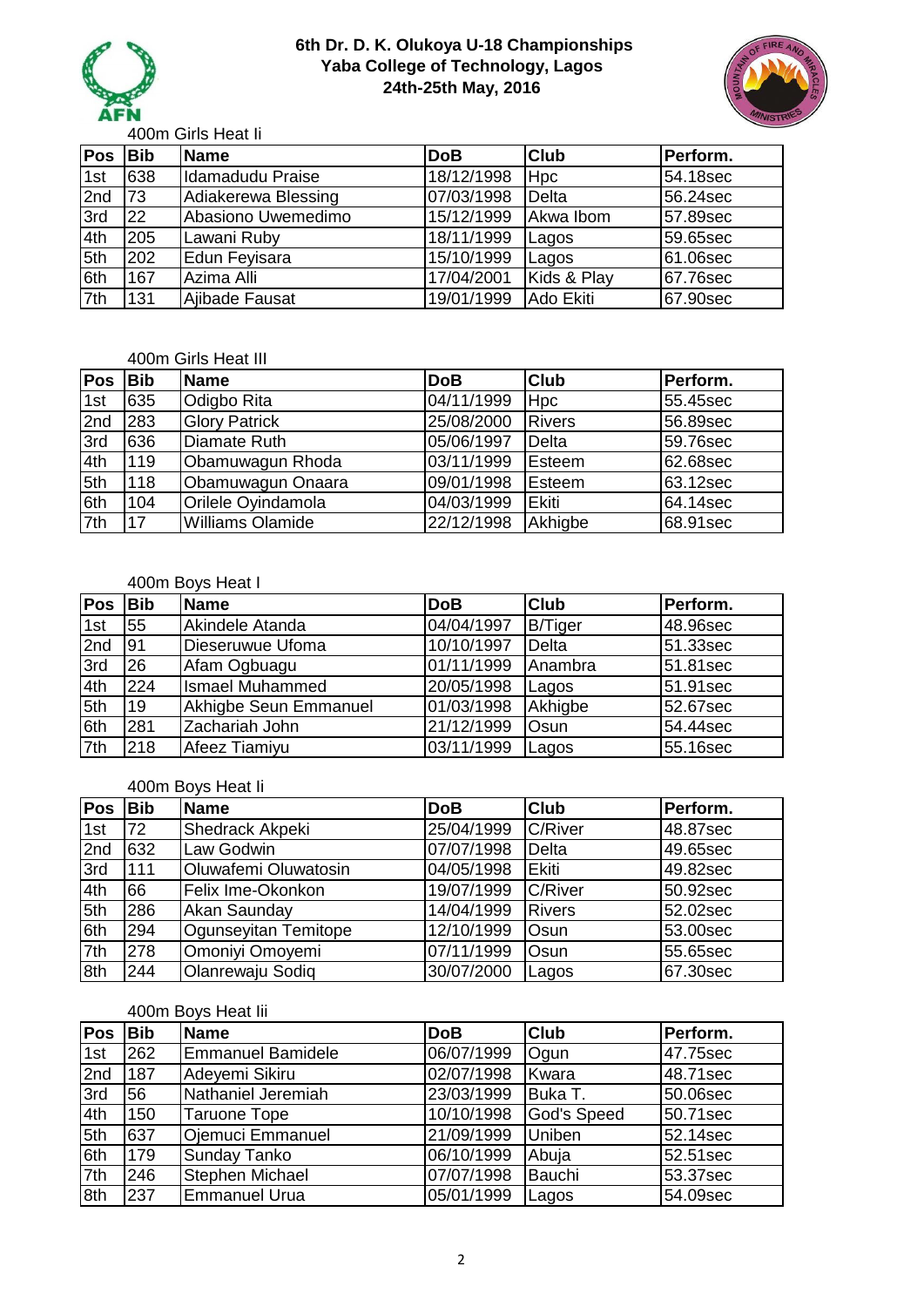



400m Boys Heat IV

| <b>Pos</b> | <b>Bib</b> | <b>Name</b>              | <b>DoB</b> | <b>Club</b> | Perform. |
|------------|------------|--------------------------|------------|-------------|----------|
| 1st        | 188        | <b>Abdul Ramon Afeez</b> | 27/06/1998 | Kwara       | 48.08sec |
| 2nd        | 35         | Ogbukwo Shedrack         | 07/04/1999 | Anambra     | 48.51sec |
| 3rd        | 247        | <b>Oyinloye Emmanuel</b> | 08/02/1997 | <b>Mmac</b> | 49.09sec |
| 4th        | 296        | Adebisi Sodiq            | 17/08/1997 | Spartacus   | 49.41sec |
| 5th        | 69         | Meshack Opeki            | 25/04/1999 | Calabar     | 49.96sec |
| 6th        | 189        | Adewole Segun            | 15/11/1999 | Kwara       | 53.92sec |
| 7th        | 13         | Oladipupo Lekan          | 24/04/2001 | Ogun        | 56.98sec |

#### 400m Boys Heat V

| <b>Pos</b> | <b>Bib</b> | <b>Name</b>             | <b>DoB</b> | <b>Club</b>  | Perform.  |
|------------|------------|-------------------------|------------|--------------|-----------|
| 1st        | 123        | Adebakin Toluwani       | 31/07/1997 | Esteem       | 149.54sec |
| 2nd        | 108        | Audu Abdul Gafar        | 05/04/1997 | <b>Ekiti</b> | 49.94sec  |
| 3rd        | 630        | <b>Bello Olanrewaju</b> | 20/10/2000 | Lagos        | 53.20sec  |
| 4th        | 216        | Adenuga Segun           | 25/06/1999 | Lagos        | 53.22sec  |
| 5th        | 98         | <b>Kingsley Urua</b>    | 22/07/1997 | Eagle Sight  | 54.25sec  |
| 6th        |            | Davis Peter O.          | 27/12/1999 | Abia         | 54.65sec  |
| 7th        | 190        | Hammed Babatunde        | 18/09/1999 | Kwara        | 54.78sec  |
| 8th        | 96         | Oladejo Christopher     | 09/10/1998 | <b>Oyo</b>   | 55.98sec  |

#### 400m Boys Heat VI

| <b>Pos</b> | <b>Bib</b> | <b>Name</b>            | <b>DoB</b> | <b>Club</b> | Perform. |
|------------|------------|------------------------|------------|-------------|----------|
| 1st        | 251        | Eseroghene Ogunma      | 14/08/1998 | Moc         | 50.92sec |
| 2nd        | 230        | Olanipekun Abraham     | 17/12/2000 | Lagos       | 52.30sec |
| 3rd        | 661        | Oluwadamilare Akeem    | 05/05/1999 | Osheku      | 52.75sec |
| 4th        | 663        | Babatunde Joseph       | 31/08/1999 | Lagos       | 53.53sec |
| 5th        | 214        | Onile-Ere Adebayo      | 02/02/2000 | Lagos       | 54.69sec |
| 6th        | 129        | <b>Okelezo Maxwell</b> | 13/01/1997 | Esteem      | 55.02sec |
| 7th        | 215        | Fatola Adedovin        | 11/04/2000 | Lagos       | 58.55sec |
| 8th        | 236        | Olutosin Tajudeen      | 08/01/1999 | Lagos       | 65.90sec |

#### 400m Boys Heat VII

| <b>Pos</b> | <b>Bib</b> | <b>Name</b>             | <b>DoB</b> | <b>Club</b>    | Perform. |
|------------|------------|-------------------------|------------|----------------|----------|
| 1st        | 21         | Jimoh Saheed            | 01/02/1998 | Aty            | 50.85sec |
| 2nd        | 266        | Ajibade Oluwajobi       | 03/12/1999 | Ogun           | 50.92sec |
| 3rd        | 155        | <b>Falolu Timilehin</b> | 25/12/2000 | G/Tomorrow     | 51.87sec |
| .4th       | 32         | <b>Okafor Chinedu</b>   | 13/09/1999 | <b>Anambra</b> | 53.17sec |
| 5th        | 149        | <b>Olaleye Warith</b>   | 19/05/1999 | Ogun           | 54.23sec |
| 6th        | 261        | Oyedele Ayodeji         | 03/06/1999 | Ogun           | 56.11sec |

#### 400m Boys Heat VIII

| Pos | <b>Bib</b> | <b>Name</b>           | <b>DoB</b> | <b>Club</b>    | Perform. |
|-----|------------|-----------------------|------------|----------------|----------|
| 1st | 664        | <b>Isika Francise</b> | 03/08/1999 | Akwa Ibom      | 49.18sec |
| 2nd | 87         | <b>Evharherhe Oke</b> | 13/06/1998 | <b>IDelta</b>  | 49.83sec |
| 3rd | 271        | <b>Habeeb Yusuf</b>   | 06/06/1999 | Niger          | 52.70sec |
| 4th | 274        | Nansing Zitta         | 06/01/1999 | Niger          | 53.66sec |
| 5th | 128        | Ochayi Friday         | 18/07/2000 | <b>IEsteem</b> | 56.02sec |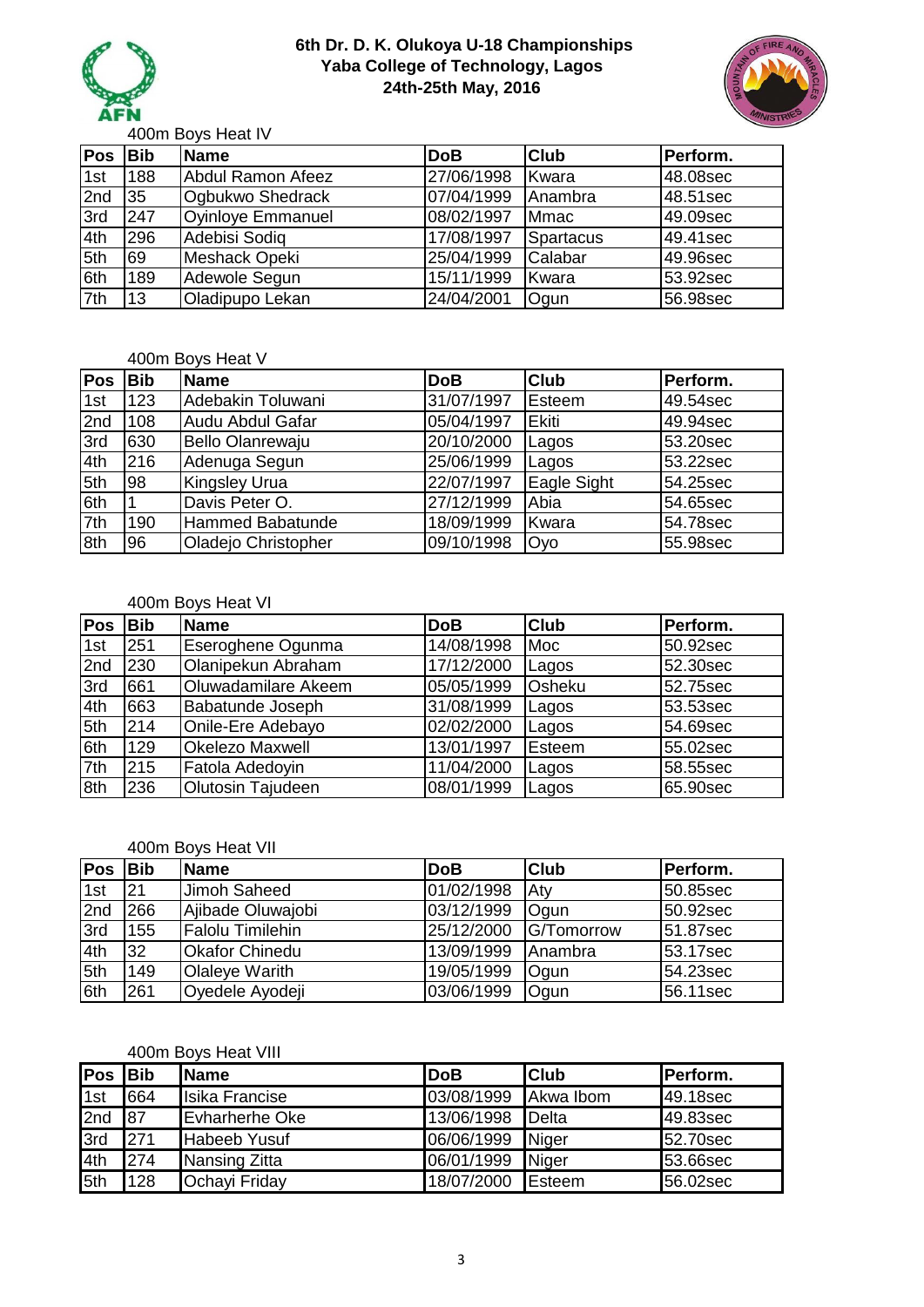



Wind: + 1.1m/S **Pos Bib Name DoB Club Perform.** 1st 794 Ojeikere Omon 27/12/1999 Uniben 14.03sec 2nd 68 Belody Basey Tom 10/12/1997 C/River 15.03sec 3rd 86 Etine Clinton 24/06/1999 Delta 15.33sec 4th 227 Lawal Adams 27/06/2000 Lagos 15.49sec 5th 2 Alozie Chinonso 15/05/1998 Abuja 15.69sec 110m Hurdles Boys Heat I

|     |            | 110m Hurdles Boys Heat II |            | Wind: $+0.2m/S$ |          |
|-----|------------|---------------------------|------------|-----------------|----------|
| Pos | <b>Bib</b> | <b>Name</b>               | <b>DoB</b> | <b>Club</b>     | Perform. |
| 1st | 100        | <b>Bashiru Abdukllahi</b> | 28/10/1997 | Edo             | 13.82sec |
| 2nd | 85         | <b>Emogghene Timothy</b>  | 20/11/1997 | Delta           | 14.51sec |
| 3rd | 67         | <b>Kufre Samuel</b>       | 19/12/1998 | <b>C/River</b>  | 15.10sec |
| 4th | 221        | <b>Christian Martins</b>  | 11/11/1998 | Lagos           | 16.02sec |

#### High Jump Female Fina;

| <b>Pos</b> | <b>IBib</b> | <b>Name</b>    | <b>DoB</b> | <b>Club</b>     | <b>Perform.</b> |
|------------|-------------|----------------|------------|-----------------|-----------------|
| 1st        | <b>1201</b> | Esther Issa    | 09/09/1998 | <b>IL</b> agos  | 1.70m           |
| 2nd        | 159         | Nwichi Ngozi   | 22/05/1997 | l Hpc           | 1.70m           |
| 3rd        | 25          | Grace Anigbata | 02/01/1998 | <b>IAnambra</b> | 1.65m           |

|            | 100m Girls Heat I |                            |            | Wind: $+1.1m/S$ |          |  |
|------------|-------------------|----------------------------|------------|-----------------|----------|--|
| <b>Pos</b> | <b>Bib</b>        | <b>Name</b>                | <b>DoB</b> | <b>Club</b>     | Perform. |  |
| 1st        | 60                | Omokwe Maria Thompson      | 13/12/1999 | <b>C/River</b>  | 11.85sec |  |
| 2nd        | 103               | Oloye Bukunmi              | 01/10/1998 | Ekiti           | 12.35sec |  |
| 3rd        | 101               | Adewunmi Oluwasegun        | 20/07/1997 | Ekiti           | 12.79sec |  |
| 4th        | 121               | <b>Sunday Deleme Janet</b> | 31/08/1999 | Esteem          | 13.40sec |  |
| 5th        | 19                | Giwa Abosede               | 05/05/2001 | Ajagungbade     | 13.58sec |  |
| 6th        | 49                | <b>Umeh Patience</b>       | 18/08/1999 | <b>Binta</b>    | 13.94sec |  |
| 7th        | 795               | Adufuwa Hannah             | 13/05/2000 | Elele           | 15.94sec |  |
| 8th        | 248               | Egbochinam Chiamaka        | 28/02/2001 | Moc             | Dns      |  |

|            |            | 100m Girls Heat II        |            | Wind: $+2.1 \text{m/S}$ |          |
|------------|------------|---------------------------|------------|-------------------------|----------|
| <b>Pos</b> | <b>Bib</b> | <b>Name</b>               | <b>DoB</b> | <b>Club</b>             | Perform. |
| 1st        | 249        | Muoghalu Hunaya           | 13/01/1997 | Moc                     | 12.62sec |
| 2nd        | 102        | Olawole Feyisayo          | 15/07/1999 | Ekiti                   | 12.94sec |
| 3rd        | 208        | Olagoke Roimot            | 07/09/2001 | Lagos                   | 13.21sec |
| 4th        | 50         | Dikeocha Perpetual        | 16/03/1999 | <b>Bintas</b>           | 13.52sec |
| 5th        |            | Durodola Adeola           | 12/10/2001 | Ajagungbade             | 13.71sec |
| 6th        | 182        | Ajayi Juliana             | 28/07/1998 | Kwara                   | 14.05sec |
| 7th        | 132        | <b>Akeem Balikis</b>      | 10/05/2000 | Fappy                   | 14.20sec |
| 8th        | 120        | <b>Ojediran Gbemisola</b> | 11/05/1999 | Esteem                  | 14.47sec |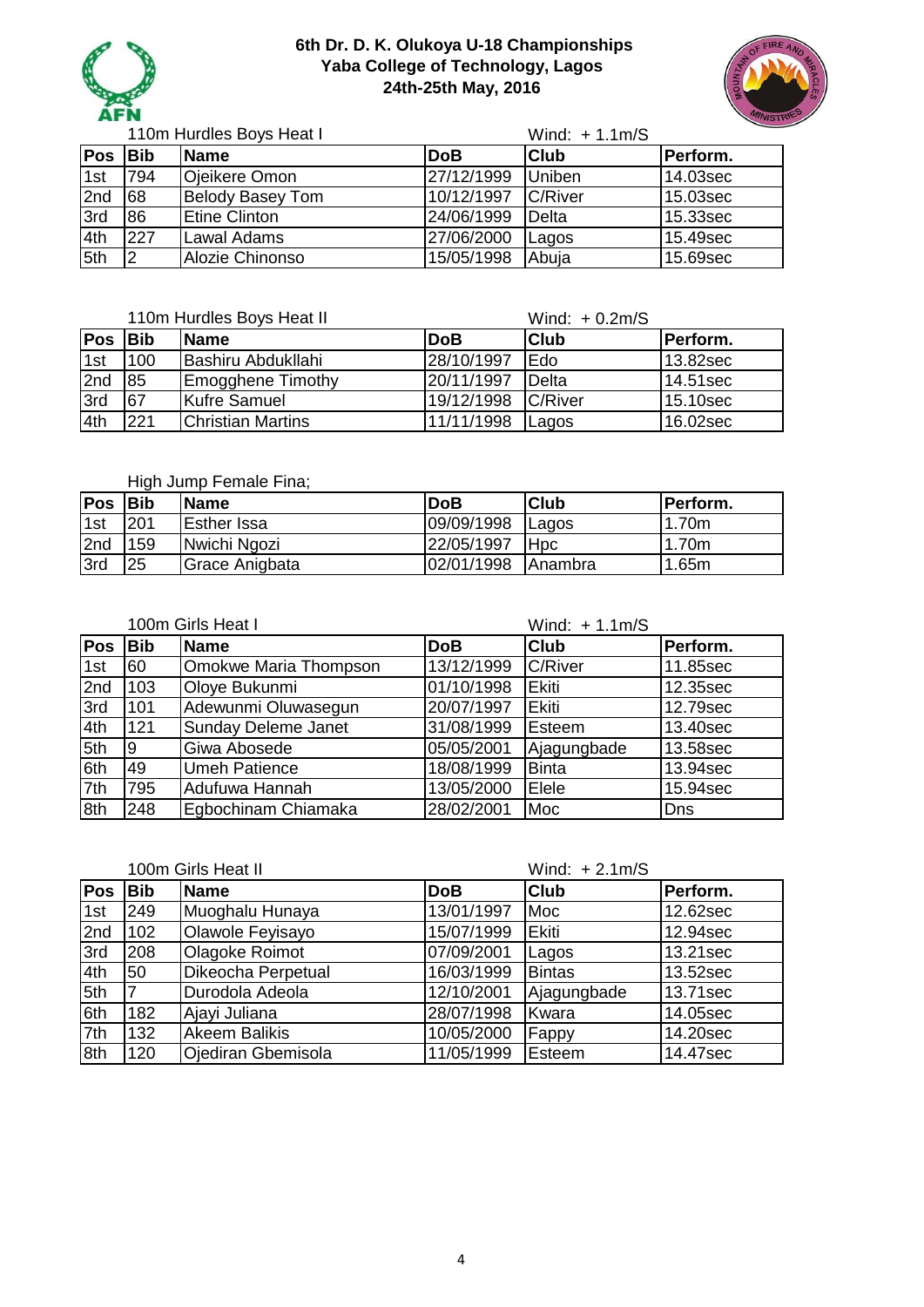



Wind: + 1.1m/S **Pos Bib Name DoB Club Perform.** 1st 61 | Mercy Ntia Obong | 04/10/1997 | Hpc | 11.47sec 2nd 73 Adiakerehwa Blessing 07/03/1998 Delta 11.82sec 3rd 204 Lawal Rashidat 09/03/1997 Lagos 11.84sec 4th 796 Oyibo Oghenetega 19/01/1998 Uniben 12.16sec 5th 250 Udo Gabriel **12.24sec** 02/06/1999 Moc 12.24sec 6th 16 Johnson Ibidapo 09/04/1999 Akhigbe 13.17sec 7th 43 Sholu Aderayo 13/08/1999 Bada 14.07sec 8th 291 Alawa Leele **15.78sec** 01/11/1998 Osun 15.78sec 100m Girls Heat III

|            |            | 100m Girls Heat IV |            | Wind: $+ 1.2m/S$ |          |
|------------|------------|--------------------|------------|------------------|----------|
| <b>Pos</b> | <b>Bib</b> | <b>Name</b>        | <b>DoB</b> | <b>Club</b>      | Perform. |
| 1st        | 158        | Aniekeme Alphonsus | 25/12/1999 | Hpc              | 11.34sec |
| 2nd        | 285        | Mwaelechia Peace   | 02/02/1999 | <b>Rivers</b>    | 12.07sec |
| 3rd        | 798        | Idugboe Tracy      | 11/08/1999 | <b>Uniben</b>    | 12.30sec |
| 4th        | 636        | Diamate Ruth       | 05/06/1997 | <b>Delta</b>     | 12.62sec |
| 5th        | 78         | <b>Okorhi Mary</b> | 23/03/1998 | Delta            | 12.67sec |
| 6th        | 183        | Asamo Taiwo        | 18/09/1998 | Kwara            | 12.90sec |
| 7th        | 799        | Ogunyemi Dorcas    | 09/11/2001 | Lagos            | 13.56sec |
| 8th        | 797        | Koseru Kehinde     | 01/11/2000 | Splendor         | 15.73sec |

| 100m Girls Heat V |            |                           |            | Wind: $+ 1.2m/S$    |          |  |
|-------------------|------------|---------------------------|------------|---------------------|----------|--|
| <b>Pos</b>        | <b>Bib</b> | Name                      | <b>DoB</b> | <b>Club</b>         | Perform. |  |
| 1st               | 122        | <b>Usoro Ruth</b>         | 08/10/1997 | Esteem              | 12.07sec |  |
| 2nd               | 53         | <b>Balogun Aishat</b>     | 01/04/1998 | <b>B/Tiger</b>      | 12.31sec |  |
| 3rd               | 284        | Nwokocha Grace            | 07/04/1998 | <b>Rivers</b>       | 12.44sec |  |
| 4th               | 173        | Chukwuma Rosemary         | 05/12/2000 | Kids & Play/Play    | 12.69sec |  |
| 5th               | 282        | <b>Emelieze Josephine</b> | 07/06/1999 | <b>Real Winners</b> | 13.26sec |  |
| 6th               | 185        | Lawal Motunrayo           | 11/03/2000 | Kwara               | 13.45sec |  |
| 7th               | 37         | Akaenyi Chidera           | 01/01/2000 | Anambra             | 14.32sec |  |
| 8th               | 298        | Awolaja Balikis           | 04/04/2001 | Splendor            | 14.41sec |  |

|            |            | 100m Girls Heat VI     |            | Wind: $+0.8$ m/S |          |
|------------|------------|------------------------|------------|------------------|----------|
| <b>Pos</b> | <b>Bib</b> | Name                   | <b>DoB</b> | <b>Club</b>      | Perform. |
| 1st        | 207        | Ogundiran Blessing     | 11/11/2000 | Lagos            | 12.00sec |
| 2nd        | 24         | Ezedilie Chibudo       | 13/07/2000 | Anambara         | 12.59sec |
| 3rd        | 171        | Joshua Hope            | 04/08/2000 | K. P.            | 12.61sec |
| 4th        | 15         | <b>Badejo Moyosore</b> | 22/10/1995 | Akhigbe          | 12.72sec |
| 5th        | 258        | Ayoleke Stella         | 19/04/2000 | Ogun             | 13.02sec |
| 6th        | 94         | Oyetoye Deborah        | 26/05/2001 | Eagle Sight      | 14.01sec |
| 7th        | 117        | Joseph Abosede         | 21/10/1997 | Esteem           | 14.89sec |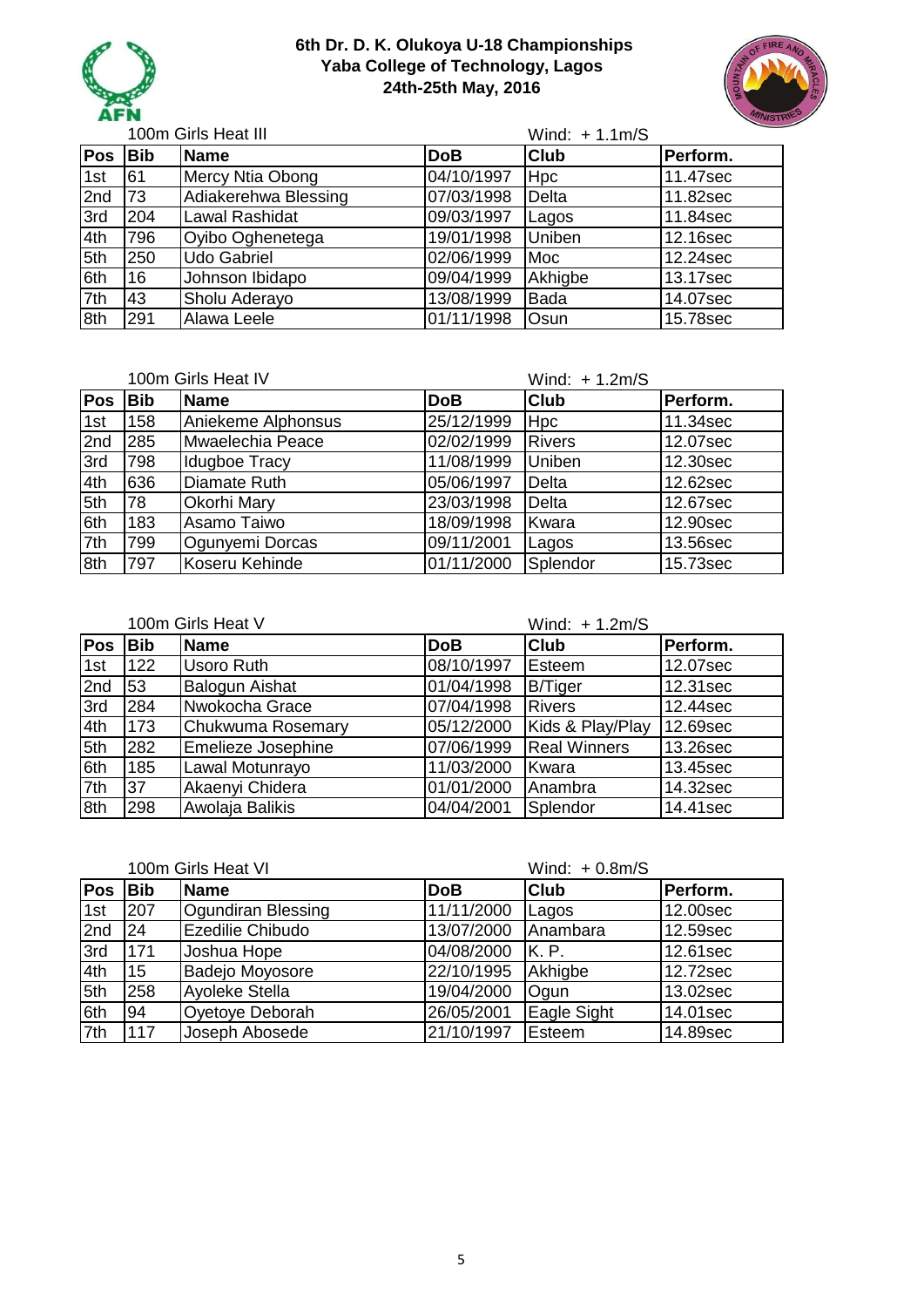



Wind: + 0.6m/S **Pos Bib Name DoB Club Perform.** 1st 99 Asemota Mavollous 09/11/2000 Edo 11.97sec 2nd 115 Abire Mercy 20/07/1997 Esteem 12.39sec 3rd 292 Lawal Sutiat 26/08/1999 Osun 13.26sec 4th 203 Jubril Sefiat 20/06/2000 Lagos 13.40sec 5th 93 Blessing Felix 20/05/1999 Eagle Sight 14.24sec 6th 8 Akorede Faithine 27/06/2001 Ajagungbade 15.00sec 100m Girls Heat VII

| 100m Boys Heat I |            |                      | Wind: $+1.1m/S$ |                  |          |
|------------------|------------|----------------------|-----------------|------------------|----------|
| <b>Pos</b>       | <b>Bib</b> | <b>Name</b>          | <b>DoB</b>      | <b>Club</b>      | Perform. |
| 1st              | 28         | Olisakwe Chukwudi    | 05/04/1998      | <b>Hpc</b>       | 10.87sec |
| 2nd              | 184        | Mba Christian        | 25/12/1997      | Osun             | 10.89sec |
| 3rd              |            | Davies Peter Onyeihu | 27/12/1999      | Abia             | 11.06sec |
| 4th              | 279        | Adebayo Adesina      | 27/04/2000      | <b>Osun</b>      | 11.40sec |
| 5th              | 180        | <b>Vincent Arah</b>  | 05/07/1999      | Kids & Play/Play | 11.57sec |
| 6th              | 41         | Alloy Ugochukwu      | 12/08/1998      | Anambra          | 11.76sec |
| 7th              | 193        | Nejo Odunayo         | 08/01/1999      | Kwara            | 11.84sec |
| 8th              | 123        | Duru Ebuka           | 22/09/1997      | Lagos            | 11.93sec |

100m Boys Heat II

Wind: + 1.4m/S

| Pos | <b>Bib</b> | <b>Name</b>             | <b>DoB</b> | <b>Club</b>      | Perform. |
|-----|------------|-------------------------|------------|------------------|----------|
| 1st | 31         | Iloakagbune Kenechukwu  | 09/08/1997 | <b>Hpc</b>       | 10.70sec |
| 2nd | 290        | <b>Ogbonnac Prosper</b> | 28/05/1998 | <b>Rivers</b>    | 10.71sec |
| 3rd | 786        | <b>Ukana Precious</b>   | 24/12/1999 | Delta            | 11.23sec |
| 4th | 70         | <b>Essien Oliver</b>    | 15/10/1999 | C/River          | 11.33sec |
| 5th | 634        | Anyadhegno Kenechukwu   | 27/10/1998 | Anambra          | 11.39sec |
| 6th | 787        | Eteturi Quincy          | 22/12/1999 | Uniben           | 11.45sec |
| 7th | 176        | Daniel Richard          | 01/04/1999 | Kids & Play/Play | 11.55sec |
| 8th | 788        | Kola Sunday             | 12/10/2000 | Splendor         | 13.30sec |

|     |            | 100m Boys Heat III   |            | Wind: $+ 1.2m/S$ |          |
|-----|------------|----------------------|------------|------------------|----------|
| Pos | <b>Bib</b> | <b>Name</b>          | <b>DoB</b> | <b>Club</b>      | Perform. |
| 1st | 105        | Adegoke Enoch        | 08/03/2000 | Ekiti            | 10.68sec |
| 2nd | 160        | Aliu Joof            | 20/01/1997 | <b>Hpc</b>       | 10.68sec |
| 3rd | 253        | Ikoko Onengi         | 13/12/1997 | Moc              | 10.95sec |
| 4th | <b>59</b>  | Orelaja Agbolade     | 25/02/1997 | <b>B/Tiger</b>   | 10.96sec |
| 5th | 142        | Abudakun Emmanuel    | 26/11/1998 | Futa             | 11.01sec |
| 6th | 62         | <b>Arop Emmanuel</b> | 04/02/1999 | C/River          | 11.04sec |
| 7th | l3         | Ayeni Babajide       | 17/05/1997 | A.Class          | 11.67sec |
| 8th | 48         | Oggah Oluwaseun      | 10/11/1999 | Lagos            | 12.68sec |

|     |            | 100m Boys Heat IV     |            | Wind: $+ 1.3m/S$ |          |
|-----|------------|-----------------------|------------|------------------|----------|
| Pos | <b>Bib</b> | <b>Name</b>           | <b>DoB</b> | <b>Club</b>      | Perform. |
| 1st | 143        | Abubakar Adams        | 09/11/1998 | Futa             | 11.20sec |
| 2nd | 140        | Phillip Egundebi      | 03/06/1998 | <b>IFct</b>      | 11.31sec |
| 3rd | 219        | Afolabi Abiodun       | 25/12/1999 | Osheku           | 11.51sec |
| 4th | 23         | <b>Nsikak Anthony</b> | 19/08/1997 | Akwa Ibom        | 11.73sec |
| 5th | 272        | Kalu Ikechukwu        | 02/01/1999 | Osheku           | 11.75sec |
| 6th | 235        | <b>Sunny Hart</b>     | 10/09/1998 | Lagos            | 12.29sec |
| 7th | 270        | Adesanya Adesola      | 17/05/1999 | Osheku           | 12.46sec |
| 8th | 47         | <b>Faloye Shola</b>   | 12/06/1998 | Fct              | 12.8esec |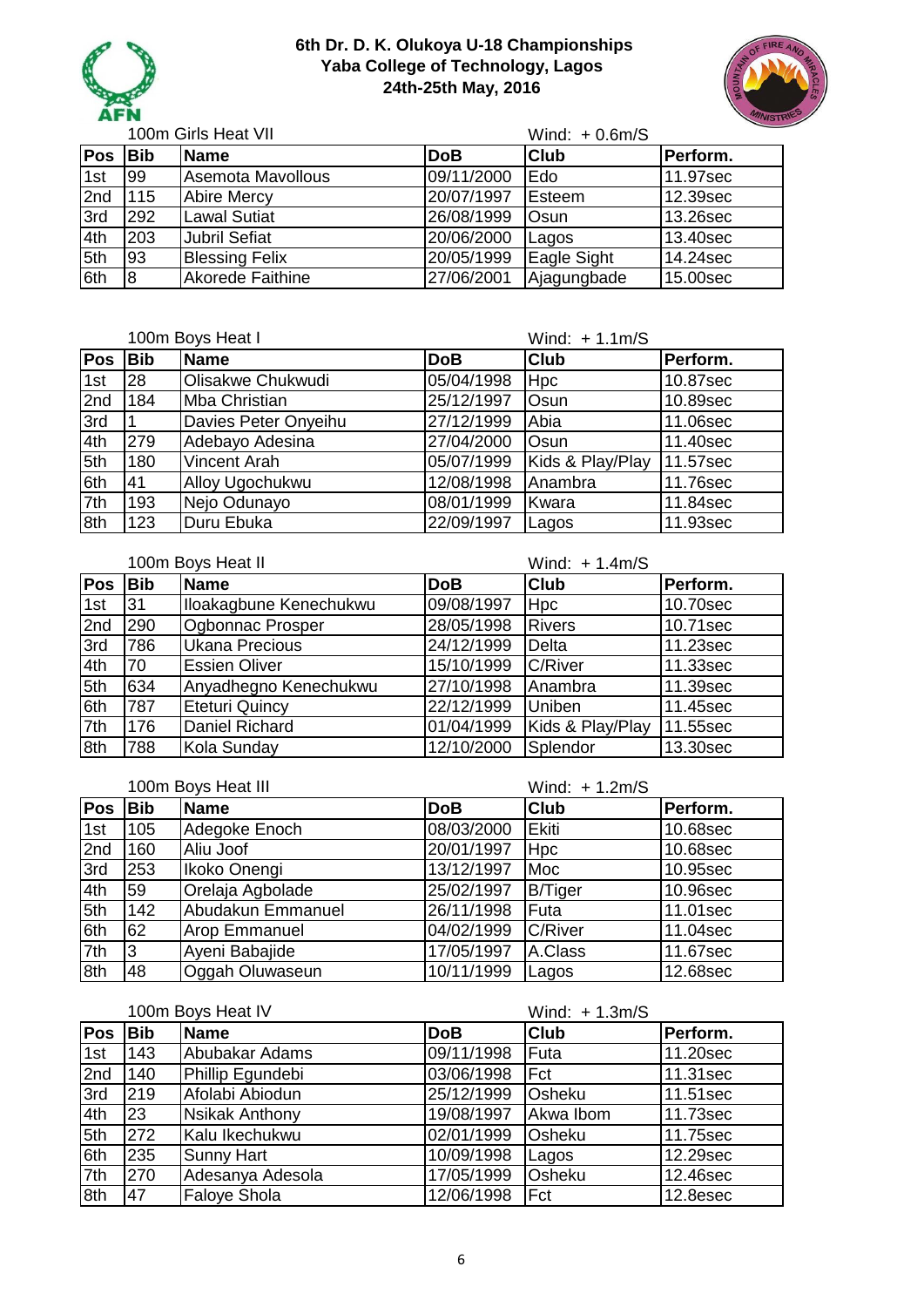



Wind: + 1.9m/S Pos Bib Name **DoB** Club Perform. 1st 36 | Igube Thankgod | 11/11/1997 | Anambra | 10.76sec 2nd 163 Aderoju Waliu 13/03/2000 | Ik. Oriwu | 11.45sec 3rd | 95 | Nwamere Chibuike | 30/11/1999 | Eagle Sight | 11.45sec 4th 295 Toviho Olabode 02/06/1998 Osun 11.52sec 5th 107 Adewole Tunde 22/04/1999 Ekiti 11.78sec 6th 5 John Bali 10/04/1999 A.Class 12.05sec 7th 289 Nwaokorie Emmanuel 28/04/2000 Rivers 12.06sec 8th 178 Peter Samson 21/04/2000 Kids & Play/Play 12.12sec 100m Boys Heat V

| 100m Boys Heat VI |            |                          | Wind: $+ 1.8m/S$ |                |          |
|-------------------|------------|--------------------------|------------------|----------------|----------|
| Pos               | <b>Bib</b> | Name                     | <b>DoB</b>       | <b>Club</b>    | Perform. |
| 1st               | 109        | <b>Clement Uche</b>      | 18/11/1999       | <b>Ekiti</b>   | 11.67sec |
| 2nd               | 58         | <b>Oduse Daniel</b>      | 28/12/2000       | <b>B/Tiger</b> | 11.71sec |
| 3rd               | 10         | Adebayo Muiz             | 29/04/2000       | Ajagungbade    | 11.86sec |
| 4th               | 275        | <b>Ohume Nnamdi</b>      | 28/02/1995       | Osheku         | 12.18sec |
| 5th               | 137        | <b>Olatunji Tolulope</b> | 06/04/2000       | F.P.           | 12.38sec |
| 6th               | 135        | Ojo Joel                 | 01/02/1999       | F.P.           | 12.87sec |
| 7th               | 789        | Dabiri Bashir            | 29/05/2001       | SpIndor        | 12.93sec |
| 8th               | 133        | <b>Bello Basti</b>       | 01/10/2000       | F.P.           | 13.07sec |

|            | 100m Boys Heat VII |                      |            | Wind: +1.6m/S  |          |
|------------|--------------------|----------------------|------------|----------------|----------|
| <b>Pos</b> | <b>Bib</b>         | <b>Name</b>          | <b>DoB</b> | <b>Club</b>    | Perform. |
| 1st        | 161                | Assan Faye           | 28/11/1996 | Hpc Gambia     | 10.57 Q  |
| 2nd        | 243                | Jare Folarin         | 10/03/1998 | Lagos          | 10.70sec |
| 3rd        | 785                | Thompson Saturday    | 01/04/1998 | <b>Delta</b>   | 10.85sec |
| 4th        | 191                | Oladele John         | 24/04/1999 | Kwara          | 11.20sec |
| 5th        | 57                 | Muritala Adewale     | 09/03/1998 | <b>B/Tiger</b> | 11.28sec |
| 6th        | 139                | Kessiana Onogborie   | 15/08/1997 | Fct            | 11.31sec |
| 7th        | 4                  | <b>Etiobhio Plus</b> | 21/06/1999 | A.Class        | 11.33sec |
| 8th        | 277                | Akinola Temitope     | 05/10/1999 | Osun           | 11.85sec |

|            | 100m Boys Heat VIII |                   |            | Wind: $+ 1.3m/S$ |           |
|------------|---------------------|-------------------|------------|------------------|-----------|
| <b>Pos</b> | <b>Bib</b>          | <b>Name</b>       | <b>DoB</b> | <b>Club</b>      | Perform.  |
| 1st        | 124                 | Ashien Godwin     | 20/07/1998 | Esteem           | 10.49 $Q$ |
| 2nd        | 189                 | Ajiboye Lekan     | 20/06/1998 | Kwara            | 11.07sec  |
| 3rd        | 127                 | Nworom David      | 08/11/1997 | Esteem           | 11.21sec  |
| 4th        | 12                  | Kareem Olayinka   | 23/07/2000 | Ajagungbade      | 11.55sec  |
| 5th        | 125                 | Donatus Timothy   | 14/10/2000 | <b>Esteem</b>    | 11.71sec  |
| 6th        | 791                 | <b>Lawal Fuad</b> | 22/11/1998 | Esteem           | 11.81sec  |
| 7th        | 152                 | Salami Sikiru     | 10/02/1997 | Osun             | 12.47sec  |
| 8th        | 130                 | Ovien Stephen     | 13/10/2000 | Esteem           | 12.75sec  |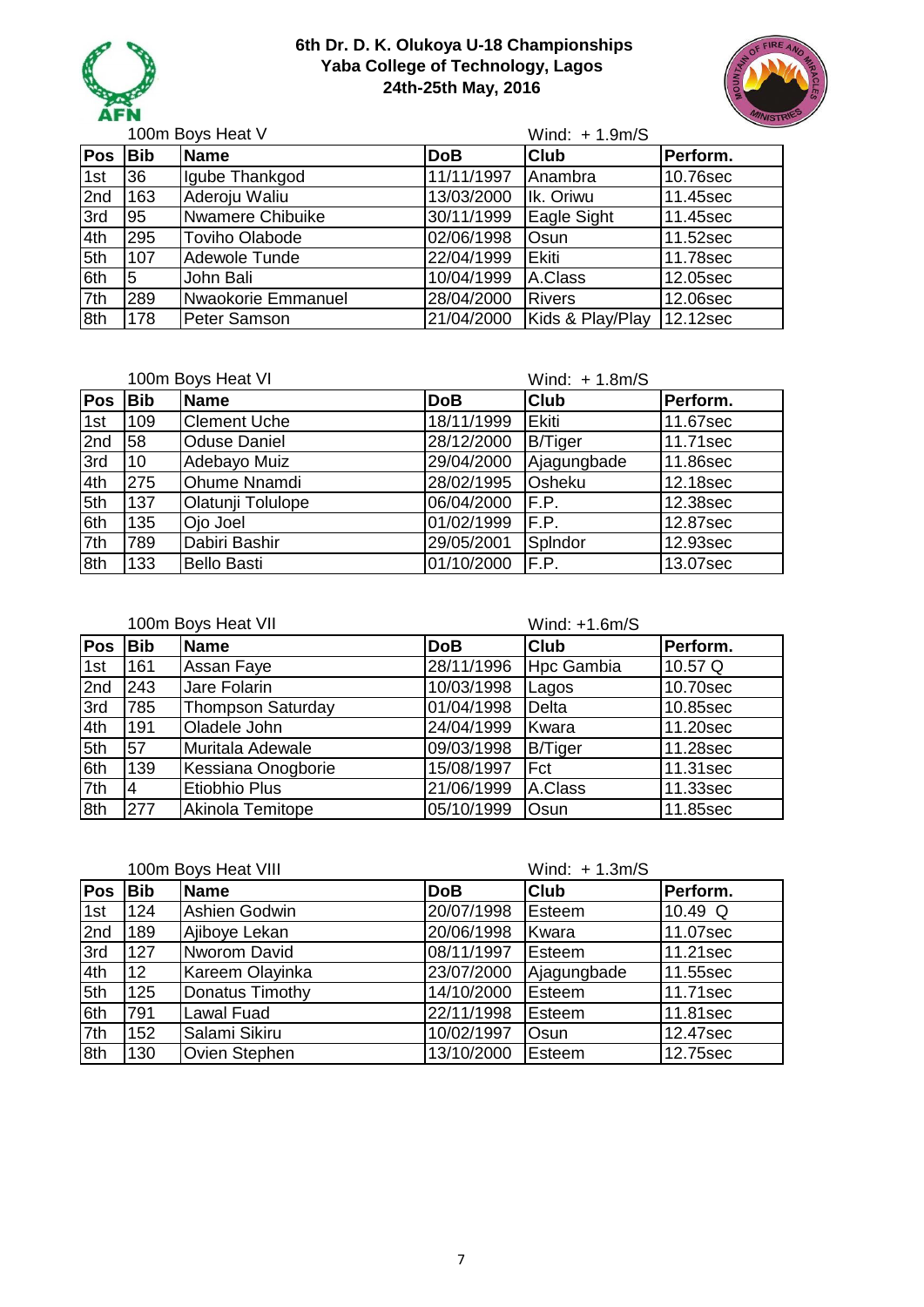



|            |            | 100m Boys Heat IX   |                     | Wind: $+ 1.2m/S$ |          |
|------------|------------|---------------------|---------------------|------------------|----------|
| <b>Pos</b> | <b>Bib</b> | <b>Name</b>         | <b>DoB</b>          | <b>Club</b>      | Perform. |
| 1st        | 778        | Dianabasi Hanson    | 17/10/1998          | Lagos            | 10.79sec |
| 2nd        | 51         | Peter Chidera       | $\sqrt{12}/12/1999$ | <b>Rivers</b>    | 10.85sec |
| 3rd        | 776        | Hammed Olamilekan   | 13/04/1998          | Kwara            | 10.99sec |
| 4th        | 288        | Uroinose Efe        | 27/08/1997          | <b>Rivers</b>    | 11.05sec |
| 5th        | 192        | Michael Isaac       | 06/05/1999          | Kwara            | 11.09sec |
| 6th        | 113        | Oyedele Temitayo    | 20/11/1998          | Ekiti            | 11.16sec |
| 7th        | 153        | <b>Yusuf Jelili</b> | 23/11/1997          | God's Speed      | 11.70sec |
| 8th        | 11         | Hassan Opeyemi      | 12/02/2000          | Ajagungbade      | 11.92sec |

|     |            | 100m Boys Heat X        |            | Wind: $+ 1.2m/S$ |          |
|-----|------------|-------------------------|------------|------------------|----------|
| Pos | <b>Bib</b> | Name                    | <b>DoB</b> | <b>Club</b>      | Perform. |
| 1st | 90         | Salem Anaro             | 03/06/1997 | <b>Delta</b>     | 11.05sec |
| 2nd | 88         | <b>Okeleke Jude</b>     | 28/12/1998 | <b>Delta</b>     | 11.07sec |
| 3rd | 145        | Ologun Victor           | 26/07/1998 | Futa             | 11.15sec |
| 4th | 264        | Oyeyiga Olakunle        | 06/05/2000 | Ogun             | 11.55sec |
| 5th | 637        | <b>Ojemeri Emmanuel</b> | 21/09/1999 | Uniben           | 11.58sec |
| 6th | 263        | Kareem Kashimaro        | 04/11/1997 | Ogun             | 11.76sec |
| 7th | 147        | Adeniji Adeleke         | 21/04/1999 | Ogun             | 11.87sec |
| 8th | 114        | <b>Yusuf Basit</b>      | 24/08/1997 | Ekiti            | 12.25sec |

|            |            | 100m Boys Heat XI     |            | Wind: $+0.3m/S$ |                        |
|------------|------------|-----------------------|------------|-----------------|------------------------|
| <b>Pos</b> | <b>Bib</b> | Name                  | <b>DoB</b> | <b>Club</b>     | Perform.               |
| 1st        | 84         | <b>Ekevwo Raymond</b> | 23/03/1999 | <b>Delta</b>    | 10.52sec Q             |
| 2nd        | 106        | Adeyombo Adeniran     | 10/02/1998 | Ekiti           | 10.91sec               |
| 3rd        | 148        | Badejo Pelumi         | 09/04/1999 | Ogun            | 11.51sec               |
| 4th        | 273        | Onyejiwachi Michael   | 21/09/2000 | Osheku          | 11.66sec               |
| 5th        | 234        | Amusan Sodiq          | 06/06/2000 | Lagos           | 11.86sec               |
| 6th        | 245        | Bello I. Babatunde    | 12/09/1998 | Mm              | 11.98sec               |
| 7th        | 777        | Adeleye Hassan        | 30/01/2000 | Elele           | 12.12sec               |
| 8th        | 151        | <b>Okunoye Sefiu</b>  | 26/11/1998 | Ogun            | $\overline{12.28}$ sec |

|     | 100m Boys Heat XII |                       |            | Wind: $+ 1.3m/S$ |          |
|-----|--------------------|-----------------------|------------|------------------|----------|
| Pos | <b>Bib</b>         | <b>Name</b>           | <b>DoB</b> | <b>Club</b>      | Perform. |
| 1st | 632                | Law Godwin            | 07/07/1998 | Delta            | 11.14sec |
| 2nd | 82                 | Ayebide Kingsley      | 22/12/1998 | Delta            | 11.18sec |
| 3rd | 645                | Akala Oriyomi         | 23/03/1999 | Lagos            | 11.22sec |
| 4th | 14                 | Onyegbunam Onyidika   | 15/04/2000 | Ajagungbade      | 11.48sec |
| 5th | 222                | <b>Fashola Samuel</b> | 23/04/2000 | Lagos            | 11.56sec |
| 6th | 97                 | <b>Samuel Phillip</b> | 02/03/1998 | Eagle Sight      | 12.69sec |

100m Boys Heat XIII

|                           | 100m Boys Heat XIII |                     |            | Wind: $+ 1.8m/S$ |          |  |
|---------------------------|---------------------|---------------------|------------|------------------|----------|--|
| Pos                       | <b>Bib</b>          | <b>Name</b>         | <b>DoB</b> | <b>Club</b>      | Perform. |  |
| 1st                       | 252                 | Jakpa Jerry         | 22/05/1998 | Moc              | 10.82sec |  |
| 2nd                       | 162                 | Ejumeta Oke David   | 26/10/1997 | <b>Hpc</b>       | 10.82sec |  |
| 3rd                       | 779                 | Nwokocha Tobechukwu | 10/07/1998 | <b>Mmac</b>      | 10.89sec |  |
| 4th                       | 20                  | Egbeyemi Bowofolawa | 30/01/2000 | I Atc            | 11.07sec |  |
| $\overline{\mathsf{5th}}$ | 146                 | Adebisi Samuel      | 24/11/1999 | Ogun             | 11.46sec |  |
| 6th                       | 18                  | Akhigbe Ayodeji     | 03/03/1998 | Atc              | 12.10sec |  |
| 7th                       | 42                  | Isioma Uzordinachi  | 11/10/1999 | Atc              | 12.29sec |  |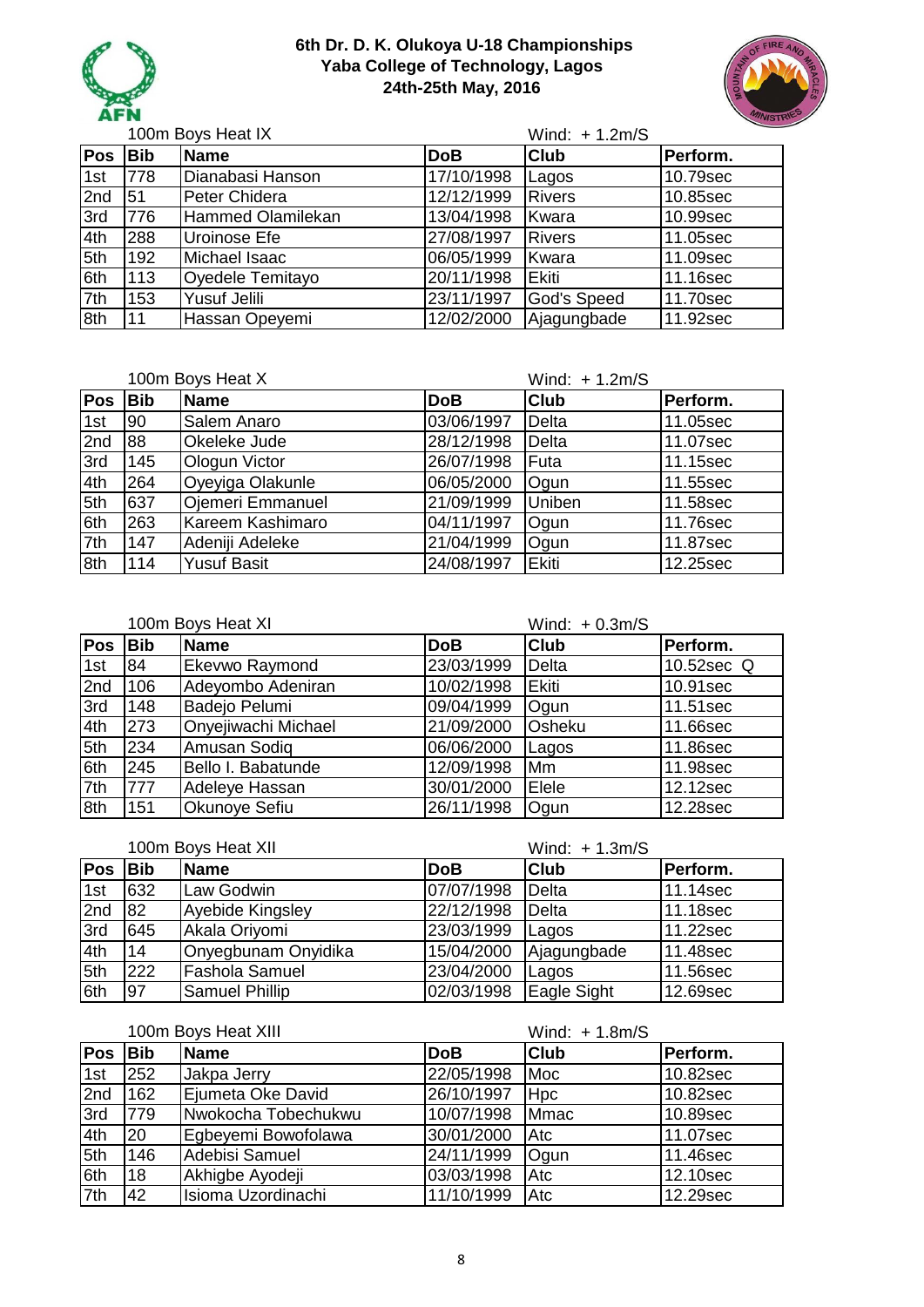



Long Jump Boys Final

| Pos | <b>Bib</b> | <b>Name</b>            | <b>DoB</b> | <b>Club</b>    | Perform. |
|-----|------------|------------------------|------------|----------------|----------|
| 1st | 162        | Ejumeta David Oke      | 26/10/1997 | <b>Hpc</b>     | 7.30m    |
| 2nd |            | Nwokocha Tobi          | 10/07/1998 | <b>Mmac</b>    | 7.22m    |
| 3rd | 112        | Oluwayemi Blessing     | 02/07/1997 | Ekiti          | 7.16m    |
| 4th | 82         | Ayebide Kingsley       | 22/12/1998 | <b>Delta</b>   | 6.78m    |
| 5th | 65         | <b>Emmanuel Effiom</b> | 12/04/2000 | <b>C/River</b> | 6.73m    |
| 6th | 146        | Adegbaji Samuel        | 29/11/1999 | Gateway        | 6.18m    |
| 7th | 280        | Adigun Kareem Ayomide  | 13/03/1999 | Osun           | 5.87m    |
| 8th | 97         | <b>Samuel Phillip</b>  | 02/03/1998 | Eagle Sight    | 5.83m    |

#### Shot Put Girls Final

| Pos | <b>Bib</b> | <b>Name</b>                | <b>DoB</b> | <b>Club</b>      | Perform. |
|-----|------------|----------------------------|------------|------------------|----------|
| 1st | 924        | Anulika Aniefuna           |            |                  | 15.47m   |
| 2nd | 176        | <b>Kara Princess</b>       | 02/06/1999 | Anambra          | 12.94m   |
| 3rd | 210        | <b>Olawode Sekinat</b>     | 15/09/1997 | Delta            | 10.78m   |
| 4th | 80         | Ogbeni Onome               | 17/06/2000 | Lagos            | 10.16m   |
| 5th | 172        | Kertyo Sarah               | 23/10/2001 | Delta            | 9.30m    |
| 6th | 168        | <b>Emmanuel Emmanuella</b> | 03/12/2001 | Kids & Play/Play | 9.15m    |
| 7th | 302        | Okonkwo Jenifer            | 26/05/2001 | Splendor         | 7.00m    |

#### 400m Girls Hurdles Final

| <b>Pos</b> | <b>Bib</b> | <b>Name</b>              | <b>DoB</b>          | <b>Club</b>   | <b>Perform.</b> |
|------------|------------|--------------------------|---------------------|---------------|-----------------|
| 1st        | 22         | Abasiono Uwemedino Akpan | $\sqrt{15/12/2000}$ | Akwa Ibom     | 61.76sec        |
| 2nd        | 770        | Adaeze Nwokike           | 29/08/1999          | <b>Uniben</b> | 61.96sec        |
| 3rd        | 75         | <b>Clifford Fegor</b>    | 12/11/1998          | Delta         | 62.53sec        |
| 4th        | 181        | Abu Joy                  | 02/03/1999          | Kwara         | 63.14sec        |
| 5th        | 202        | Feyisara Edun            | 13/06/2000          | Lagos         | 168.42sec       |
| 6th        | 184        | <b>Ayodele Aishat</b>    | 30/12/1998          | Kwara         | 73.16sec        |

## Shot Put Boys Final

| <b>Pos</b> | <b>Bib</b> | Name                 | <b>DoB</b>  | <b>Club</b>      | Perform. |
|------------|------------|----------------------|-------------|------------------|----------|
| 1st        | 228        | Odugbesan Isaac      | 22/04/1998  | Lagos            | 17.11m   |
| 2nd        | 83         | Eduviere Reuben      | 19/12/1998  | Delta            | 14.38m   |
| 3rd        | 27         | Amalagogo Martins    | 12/09/1998  | Anambra          | 14.21m   |
| 4th        | 29         | <b>Ebuka Chinedu</b> | 112/12/1998 | <b>Anambra</b>   | 11.19m   |
| 5th        | 177        | <b>IEmeka Edwin</b>  | 10/10/1999  | Kids & Play/Play | 10.56m   |
| 6th        | 293        | Akingbade Oluwafemi  | 01/03/1999  | Samarita         | 8.77m    |

|     |            | 100m Girls Final      |            | Wind: - 0.6m/S |          |
|-----|------------|-----------------------|------------|----------------|----------|
| Pos | <b>Bib</b> | <b>Name</b>           | <b>DoB</b> | <b>Club</b>    | Perform. |
| 1st | 158        | Aniekeme Alphonsus    | 25/12/1999 | <b>Hpc</b>     | 11.57sec |
| 2nd | 61         | Mercy Ntia Obong      | 04/10/1997 | Hpc            | 11.58sec |
| 3rd | 60         | Omokwe Maria Thompson | 13/12/1999 | <b>C/River</b> | 11.85sec |
| 4th | 73         | Adiakerehwa Blessing  | 07/03/1998 | Delta          | 11.94sec |
| 5th | 204        | <b>Lawal Rashidat</b> | 09/03/1997 | Lagos          | 12.01sec |
| 6th | 207        | Ogundiran Blessing    | 11/11/2000 | Lagos          | 12.04sec |
| 7th | 99         | Asemota Marvelous     | 09/11/2000 | Edo            | 12.12sec |
| 8th | 285        | Nwaelechia Peace      | 02/02/1999 | <b>Rivers</b>  | 12.32sec |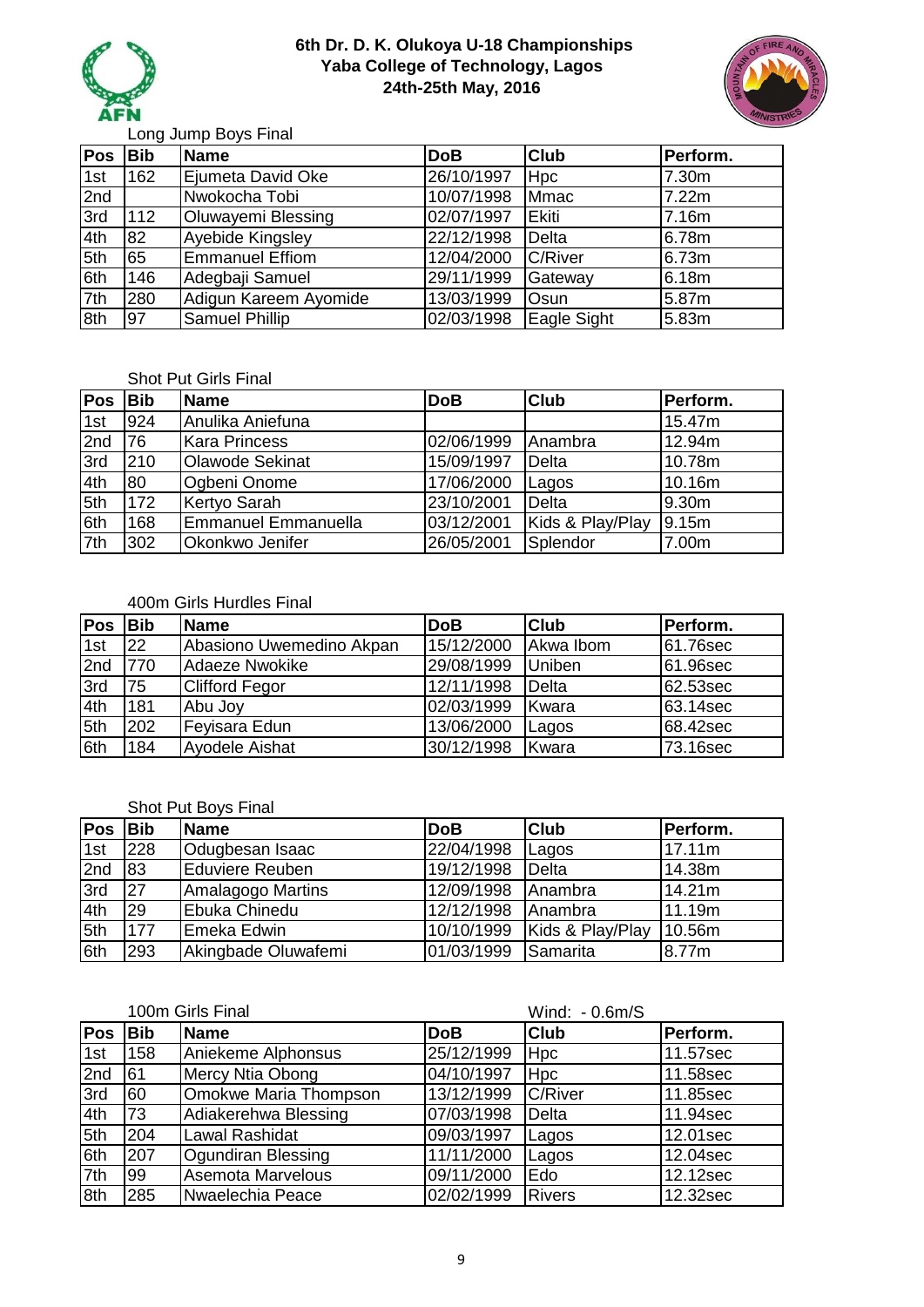



100m Boys Final

### Wind: + 1.4m/S **Pos Bib Name DoB Club Perform.** 1st 84 Ekevwo Raymond 23/03/1999 Delta 10.35sec 2nd 105 Adegoke Enoch Olaoluwa 08/03/2000 Ekiti 10.50sec 3rd | 161 | Assan Faye | 28/11/1996 | Hpc | 10.51sec 4th 31 Kenechukwu Iloakagbune 08/07/1997 Hpc 10.55sec 5th 290 Prosper C. Ogbonna 28/05/1999 Rivers 10.59sec 6th 124 Ashen Godwin 20/07/1998 Esteem DQ 7th 160 Alieu Joof 28/01/1997 Hpc DQ 8th 245 Bello I. Babatunde 12/09/1998 Mmac DQ

|     |            | 110m Hurdles Boys Final  |            | Wind: $+0.2m/S$ |          |
|-----|------------|--------------------------|------------|-----------------|----------|
| Pos | <b>Bib</b> | <b>Name</b>              | <b>DoB</b> | <b>Club</b>     | Perform. |
| 1st | 100        | Bashiru Abdukllahi       | 28/10/1997 | Edo             | 13.68sec |
| 2nd | 794        | Ojeikere Omon            | 27/12/1999 | Uniben          | 13.91sec |
| 3rd | 85         | <b>Emoghene Timothy</b>  | 20/11/1997 | <b>Delta</b>    | 14.22sec |
| 4th | 67         | <b>Kufre Samuel</b>      | 19/12/1998 | <b>C/River</b>  | 14.58sec |
| 5th | 68         | <b>Melody Bassey Tom</b> | 10/12/1997 | <b>C/River</b>  | 15.05sec |
| 6th | 227        | Lawal Adams              | 27/06/2000 | Lagos           | 15.54sec |
| 7th |            | Alozie Chinonso          | 15/05/1998 | Abuja           | 15.58sec |
| 8th | 86         | <b>Etine Clinton</b>     | 24/06/1999 | Delta           | 15.70sec |

|            |            | 100m Hurdles Girls Final |            | Wind: $+0.4$ m/S |          |
|------------|------------|--------------------------|------------|------------------|----------|
| <b>Pos</b> | <b>Bib</b> | <b>Name</b>              | <b>DoB</b> | <b>Club</b>      | Perform. |
| 1st        | 197        | Adubi Victoria           | 01/10/1999 | Lagos            | 14.87sec |
| 2nd        | 159        | Nwichi Ngozi             | 22/05/1997 | <b>Hpc</b>       | 14.95sec |
| 3rd        | 199        | Akunna Vivian            | 27/01/2000 | Lagos            | 14.98sec |
| 4th        | 178        | Mary Okorhi              | 23/03/1998 | Delta            | 15.35sec |
| 5th        | 75         | <b>Clifford Fegor</b>    | 12/11/1998 | Delta            | 15.47sec |
| 6th        | 184        | <b>Ayodele Aishat</b>    | 30/12/1998 | Kwawa            | 18.68sec |

#### 800m Boys Final

| <b>Pos</b> | <b>Bib</b> | <b>Name</b>            | <b>DoB</b> | <b>Club</b>    | Perform.   |
|------------|------------|------------------------|------------|----------------|------------|
| 1st        | 296        | Adebisi Sodiq          | 17/06/1997 | Splendour      | 1:57.82sec |
| 2nd        | 87         | <b>Evuarherhe Oke</b>  | 13/06/1998 | Delta          | 2:00.60sec |
| 3rd        | 644        | <b>Oninualu Lawson</b> | 11/08/1997 | Delta          | 2:00.72sec |
| 4th        | 217        | Adogno Oluwaseun       | 23/05/1999 | Lagos          | 2:00.78sec |
| 5th        | 64         | Akpo Edinim            | 14/02/1997 | <b>C/River</b> | 2:01.08sec |
| 6th        | 246        | <b>Stephen Michael</b> | 01/07/1998 | <b>Mmac</b>    | 2:01.11sec |
| 7th        | 271        | <b>Habib Yusuf</b>     | 06/06/1999 | Osheku         | 2:02.28sec |
| 8th        | 240        | Peter Ukemec           | 05/05/2000 | G/Tomorrow     | 2:03.42sec |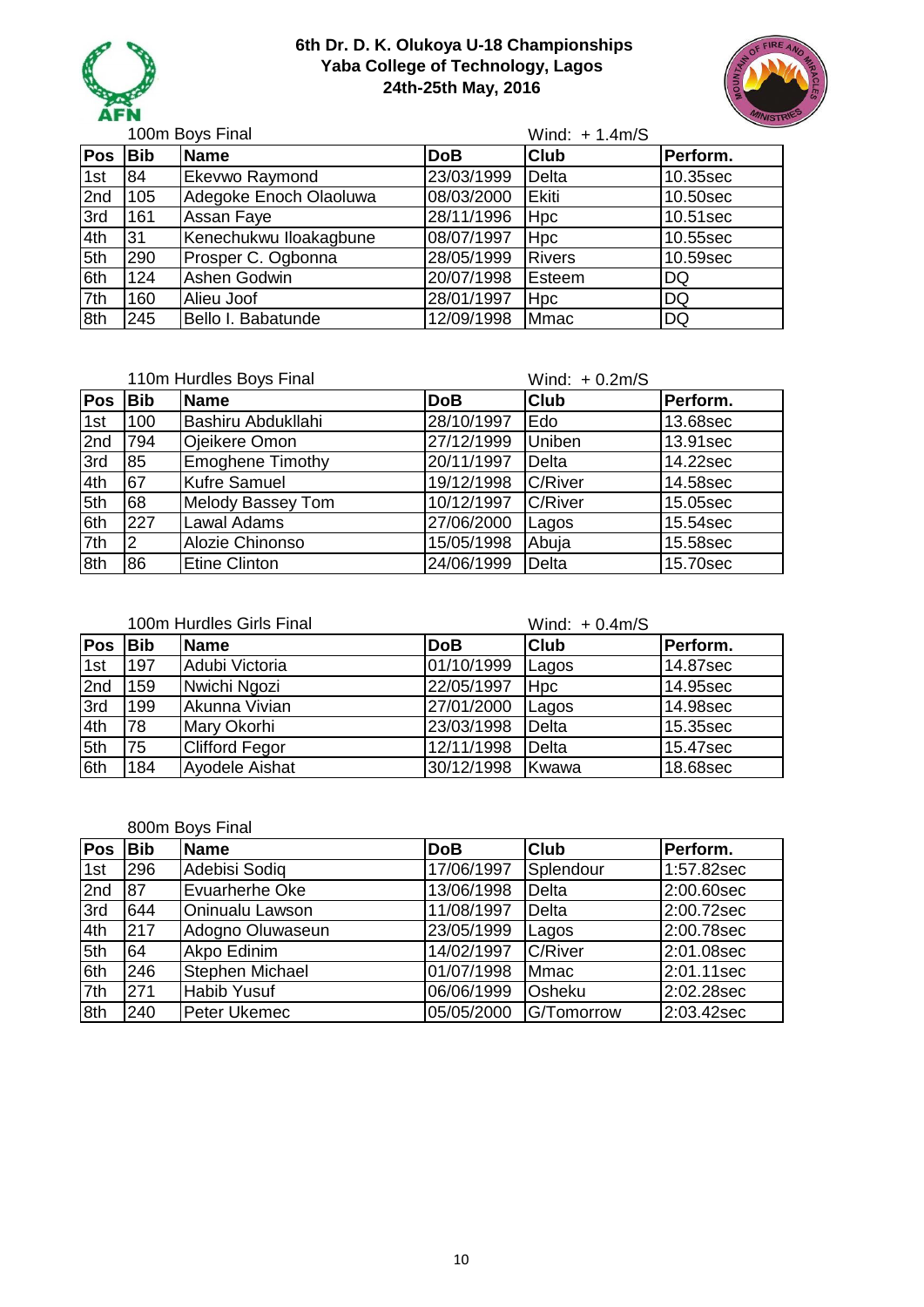



400m Boys Hurdles Final

| Pos              | <b>Bib</b>    | <b>Name</b>              | <b>DoB</b> | <b>Club</b>    | Perform. |
|------------------|---------------|--------------------------|------------|----------------|----------|
| 1st              | 85            | Emoghene Timothy         | 20/11/1997 | Delta          | 52.72sec |
| 2nd              | 762           | Ochonogor Prior          | 20/06/1998 | Uniben         | 53.27sec |
| 3rd              | 195           | Olowookere David         | 06/11/1999 | Kwara          | 55.61sec |
| 4th              | 196           | <b>Yusuf Mohammed</b>    | 08/08/1998 | Kwara          | 55.85sec |
| 5th              | 67            | <b>Kufre Samuel</b>      | 19/12/1998 | <b>C/River</b> | 55.99sec |
| 6th              | 221           | <b>Christian Martins</b> | 11/11/1999 | Lagos          | 56.16sec |
| 7th              | 224           | <b>Ismael Muhammed</b>   | 20/05/1998 | Lagos          | 57.35sec |
| 8th              | 86            | <b>Etine Clinton</b>     | 24/06/1999 | Delta          | 57.85sec |
| 9th              | 26            | Afam Ogbuagu             | 01/11/1999 | Anambra        | 59.73sec |
| 10th             | $\mathsf{I2}$ | Alozie Chinonso          | 15/05/1998 | Abia           | 60.11sec |
| 11th             | 238           | <b>Airen Williams</b>    | 09/09/1998 | Lagos          | 60.56sec |
| 12 <sub>th</sub> | 281           | Zachariah John           | 21/12/1999 | Osun           | 63.59sec |

#### 800m Girls Final

| Pos | <b>Bib</b> | <b>Name</b>              | <b>DoB</b> | <b>Club</b>  | Perform.             |
|-----|------------|--------------------------|------------|--------------|----------------------|
| 1st | 199        | Alabi Aminat             | 06/10/1998 | Lagos        | 2:14.25sec           |
| 2nd | 200        | Diamond Maria            | 01/09/1997 | Lagos        | 2:14.64sec           |
| 3rd | 260        | Yinla Bantefa            | 04/04/2000 | Ogun         | $\sqrt{2}$ :21.11sec |
| 4th | 209        | <b>Olamide Oluwaseun</b> | 19/08/1997 | Lagos        | 2:25.23sec           |
| 5th | 255        | Onuegbue Ogechukwu       | 23/03/2003 | Delta        | 2:31.06sec           |
| 6th | 81         | Osai Nwakaego            | 07/05/2000 | Delta        | 2:40.57sec           |
| 7th | 104        | Orilele Oyindamola       | 04/03/1999 | <b>Ekiti</b> | 2:40.93sec           |
| 8th | 16         | Adebola Oluwabukola      | 15/10/2000 | Ajagungbade  | 2:45.18sec           |

### Javelin Girls Final

| <b>Pos</b> | <b>Bib</b> | <b>IName</b>          | <b>DoB</b> | <b>Club</b>     | IPerform. |
|------------|------------|-----------------------|------------|-----------------|-----------|
| 1st        | 74         | Chukwudulom Francisca | 12/12/1999 | Delta           | 38.91m    |
| 2nd        | 77         | Kemele Hannah         | 12/05/2001 | Delta           | 38.01m    |
| 3rd        | 159        | Nwichi Ngozi          | 22/05/1997 | <b>Hpc</b>      | 33.47m    |
| 4th        | 924        | Aniefuna Anulika      | 09/05/1996 | <b>IAnambra</b> | 33.38m    |
| 5th        | 771        | Umaru Mary            | 16/02/1998 | <b>IEkiti</b>   | 16.00m    |

## Triple Jump Girls Final

| <b>Pos</b> | <b>IBib</b> | <b>IName</b>        | <b>DoB</b> | <b>Club</b>     | IPerform. |
|------------|-------------|---------------------|------------|-----------------|-----------|
| 1st        | <b>316</b>  | <b>Brown Uche</b>   | 14/04/1998 | <b>H</b> pc     | l12.92m   |
| 2nd        | <b>25</b>   | Grace Anigbata      | 02/01/1998 | <b>IAnambra</b> | 12.86m    |
| 3rd        | 315         | <b>Okolosi Kome</b> | 02/08/1998 | <b>Uniben</b>   | 12.36m    |

# High Jump Boys Final

| <b>Pos</b> | <b>IBib</b> | <b>Name</b>               | <b>DoB</b> | lClub         | lPerform. |
|------------|-------------|---------------------------|------------|---------------|-----------|
| 1st        | 223         | Godwin Monday             | 04/04/1998 | <b>ILagos</b> | 1.93m     |
| 2nd        | 632         | ILaw Godwin               | 07/07/1999 | Delta         | 1.85m     |
| 3rd        | 144         | <b>Ogwu Ossai Michael</b> | 12/07/1998 | Futa          | 1.70m     |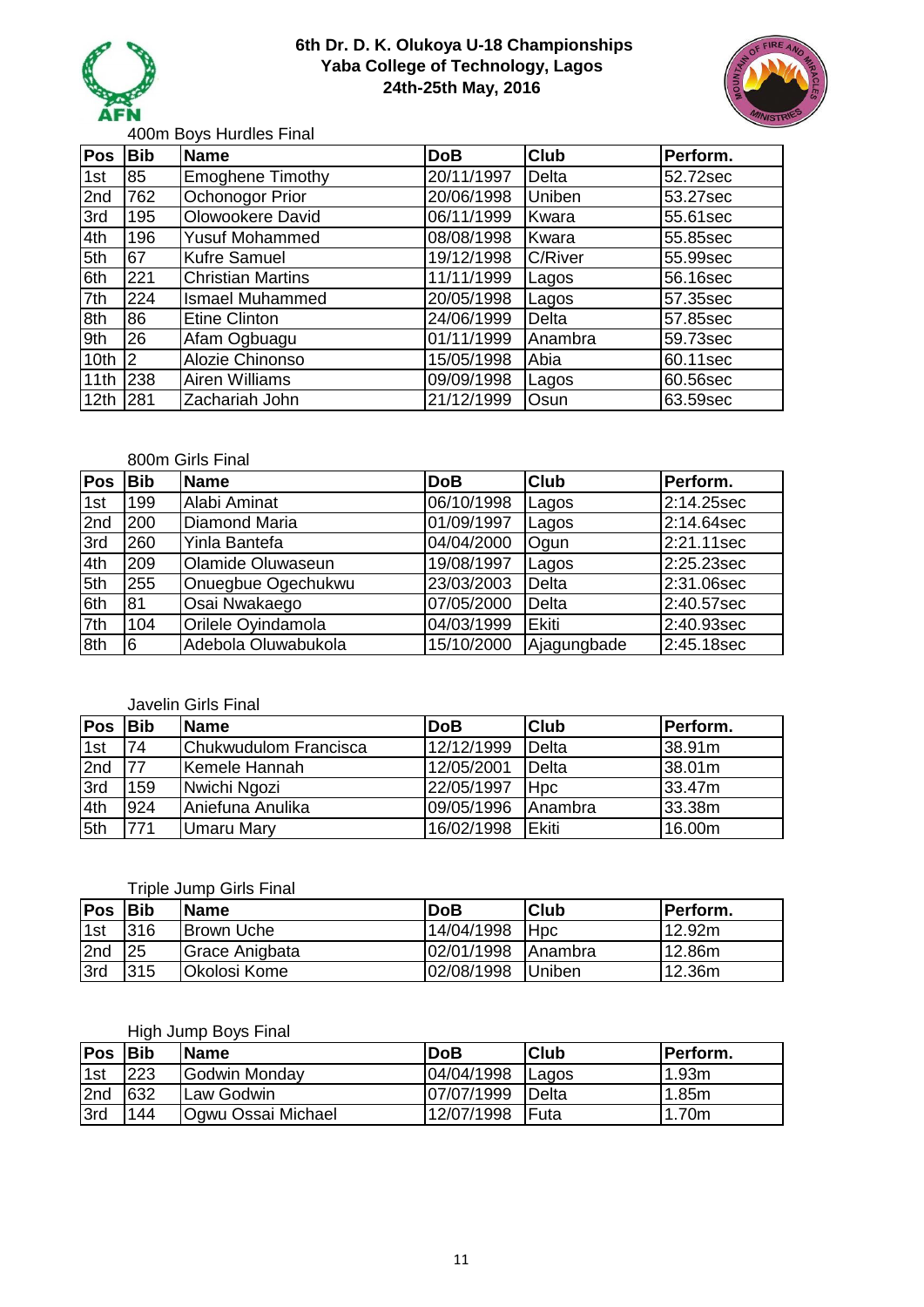



5km Walking Boys Final

| Pos | <b>IBib</b> | <b>IName</b>              | lDoB            | lClub    | <b>IPerform.</b> |
|-----|-------------|---------------------------|-----------------|----------|------------------|
| 1st | 146         | <b>Adeniran Oluwaseun</b> | 06/12/1998 S.B. |          | 26:55.63sec      |
| 2nd | 226         | ILasisi Emmanuel          | 31/05/1997      | Lagos    | 130:08.63sec     |
| 3rd | 755         | <b>IDauda Saliu</b>       | 05/12/1999      | Splendor | 32:39.70sec      |

### 5km Walking Girls Final

| <b>Pos</b>      | lBib | <b>Name</b>            | <b>DoB</b> | <b>Club</b>  | IPerform.   |
|-----------------|------|------------------------|------------|--------------|-------------|
| 1 <sub>st</sub> | 45   | <b>Olasupo Olamide</b> | 31/05/1999 | <b>IS.B.</b> | 34:44.21sec |
| 2nd             | 44   | Anivi Kehinde          | 06/10/2000 | <b>IS.B.</b> | 31:47.20sec |

## Discus Boys Final

| <b>Pos</b> | <b>Bib</b> | <b>Name</b>         | <b>DoB</b> | <b>Club</b> | Perform. |
|------------|------------|---------------------|------------|-------------|----------|
| 1st        | 83         | Eduvfere Reuben     | 07/12/1998 | Delta       | 42.08m   |
| 2nd        | 89         | Onvejiaka Lawrence  | 09/09/1998 | Delta       | 40.29m   |
| 3rd        | 68         | Melody Bassey       | 10/12/1997 | C/River     | 40.04m   |
| 4th        | 27         | Amalagaoke Martin   | 12/09/1998 | Anambra     | 39.09m   |
| 5th        | 34         | Onwughalu Miracle   | 07/11/1999 | Anambra     | 37.68m   |
| 6th        | 757        | <b>Okeke Chisom</b> | 05/10/1998 | Anambra     | 30.07m   |

## Discus Girls Final

| <b>Pos</b> | <b>IBib</b> | <b>IName</b>         | <b>DoB</b> | lClub         | Perform.      |
|------------|-------------|----------------------|------------|---------------|---------------|
| 1st        | 76          | <b>Kara Princess</b> | 02/06/1999 | Delta         | <b>38.87m</b> |
| 2nd        | 210         | Alowode Sekinat      | 15/09/1997 | Lagos         | 26.44m        |
| 3rd        | 80          | Ogbeni Onome         | 17/06/2000 | <b>IDelta</b> | 26.00m        |
| 4th        | 771         | Umaru Mary           | 16/02/1998 | <b>IEkiti</b> | 20.93m        |

| 4.00pm         |            | 200m                  | Girls      | Heat 1              | Wind: -1.2  |
|----------------|------------|-----------------------|------------|---------------------|-------------|
| Pos            | <b>Bib</b> | <b>Name</b>           | <b>DoB</b> | <b>Club</b>         | Performance |
|                | 61         | Mercy Ntiaobong       | 04/10/1997 | <b>Cross River</b>  | 23.17       |
| $\overline{2}$ | 638        | Idamadudu Praise      | 18/12/1998 | <b>Hpc</b>          | 24.24       |
| $\overline{3}$ | 60         | Maria Thompson        | 13/12/1998 | <b>Cross River</b>  | 24.71       |
| 4              | 249        | Ifunaya Mudghalu      | 13/01/1997 | <b>MOC</b>          | 26.30       |
| 5              | 317        | Oyibo tega            | 19/01/1998 | <b>UNIBEN</b>       | 26.47       |
| 6              | 53         | Balogun Aisha         | 1.4.98     | <b>Buka Tiger</b>   | 28.64       |
| $\overline{7}$ | 282        | Josephine I. Emelieze | 07/06/1999 | <b>Real Winners</b> | 29.09       |
| l8             | 203        | <b>Jubril Sefinat</b> | 20/06/2000 | Lagos               | <b>DNS</b>  |

| 4.00pm         |            | 200m                        | Girls      | Heat 2        | Wind: -2.8  |
|----------------|------------|-----------------------------|------------|---------------|-------------|
| <b>Pos</b>     | <b>Bib</b> | <b>Name</b>                 | <b>DoB</b> | <b>Club</b>   | Performance |
|                | 99         | Asemota Marvellous          | 09/11/2000 | Edo           | 25.66       |
| $\overline{2}$ | 159        | Nwichi Ngozi                | 22/05/1997 | Hpc           | 25.79       |
| 3              | 283        | <b>Glory Patrick</b>        | 25/08/2000 | <b>Rivers</b> | 25.98       |
| $\overline{4}$ | 171        | Hope Joshua                 | 04/08/2000 | Kids&Play     | 26.63       |
| 5              | 284        | Grace Nwokocha              | 07/04/2000 | <b>Rivers</b> | 26.82       |
| $\overline{6}$ | 292        | <b>Lawal Suliat Yetunde</b> | 26/03/1999 | Samarita      | 28.92       |
| $\overline{7}$ | 94         | Ojetoye Deborah             | 26/05/2001 | Eaglesight    | 29.23       |
| $\overline{8}$ | 291        | Alawi Leela Anthonia        | 01/11/1998 | Samarita      | 29.36       |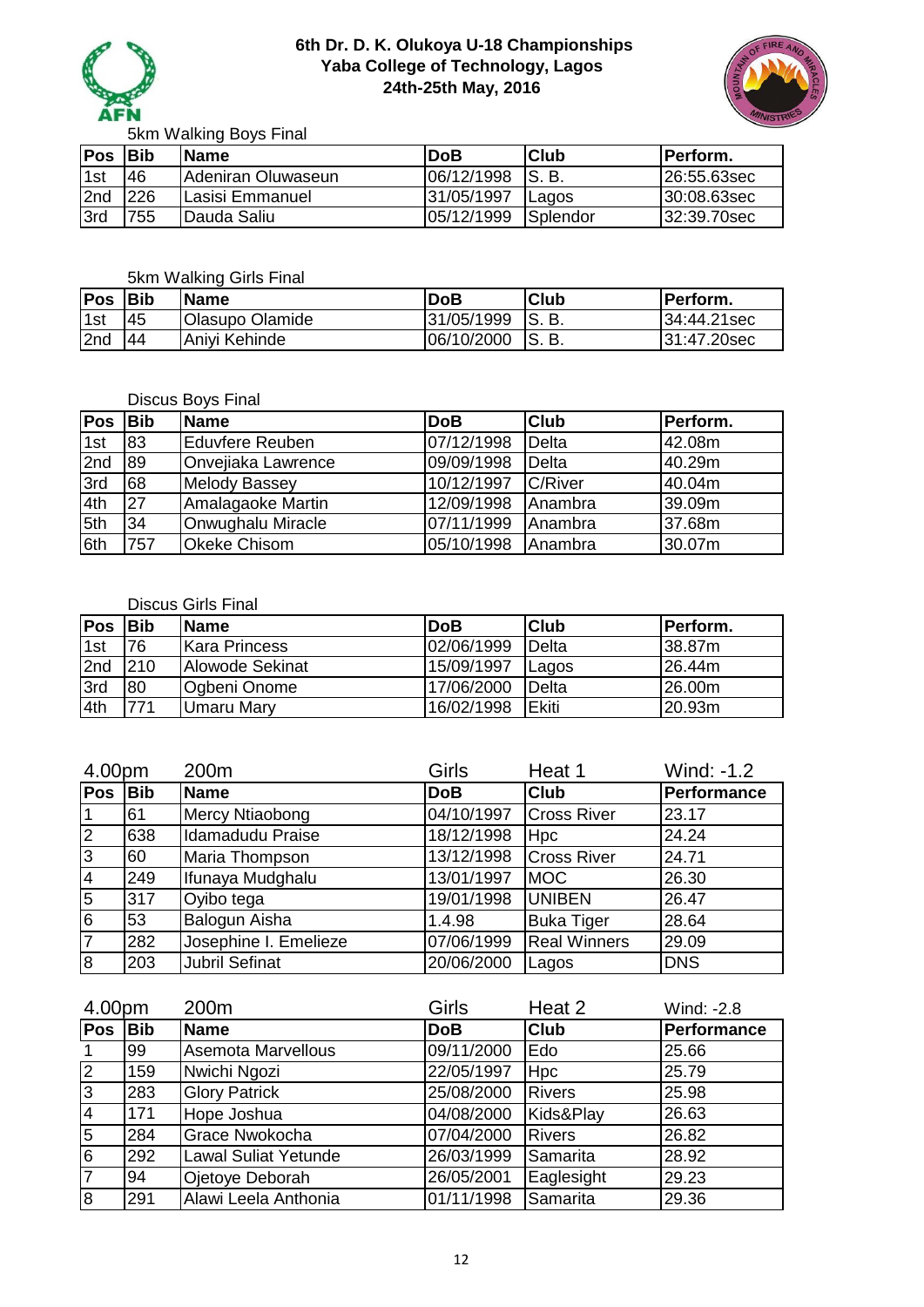



| 4.00pm         |            | 200m                | Girls      | Heat 3      | $Wind: -2.4$ |
|----------------|------------|---------------------|------------|-------------|--------------|
| <b>Pos</b>     | <b>Bib</b> | <b>Name</b>         | <b>DoB</b> | <b>Club</b> | Performance  |
|                | 248        | Chiamaka Egbochnam  | 28/02/2001 | <b>MOC</b>  | 25.89        |
| $\overline{2}$ | 183        | Asamo Taiwo         | 18/09/1998 | Kwara       | 27.25        |
| 3              | 116        | Avnzorie Onoriode   | 04/06/1997 | Esteem      | 27.36        |
| 4              | 169        | <b>Favour Marsh</b> | 03/02/2002 | Kids&Play   | 28.22        |
| 5              | 208        | Olagoke Raheemot    | 07/11/2000 | Lagos       | 28.45        |
| 6              | 182        | Ajayi juliana       | 28/09/1998 | Kwara       | 29.56        |
|                | 760        | Peter Omofor        | 10/12/1999 | Splendour   | 32.72        |
| 8              | 300        | Koseru Kehinde      | 01/04/2000 | Splendour   | 35.99        |

| 4.00pm         |            | 200m                    | Girls      | Heat 4      | Wind:-1.3   |
|----------------|------------|-------------------------|------------|-------------|-------------|
| <b>Pos</b>     | <b>Bib</b> | <b>Name</b>             | <b>DoB</b> | <b>Club</b> | Performance |
| 1              | 250        | Joy Udu Gabriel         | 02/06/1999 | <b>IMOC</b> | 25.70       |
| M              | 798        | Idugboe Tracy           | 11/08/1999 | Uniben      | 26.40       |
| 3              | 205        | Lawani Ruby             | 18/11/1999 | Lagos       | 27.28       |
| $\overline{4}$ | 185        | Lawal Motunrayo         | 11/03/2000 | Kwara       | 29.02       |
| $\overline{5}$ | 167        | Azima Aliu              | 17/04/2001 | Kids&Play   | 29.37       |
| $6\phantom{1}$ | 17         | <b>Williams Olamide</b> | 22/10/1998 | Akhigbe     | 30.39       |
| 7              | 298        | Awolaja Balikis         | 22/04/2001 | Splendour   | 31.46       |
| $\overline{8}$ | 117        | Joseph Abosede          | 21/10/1997 | Esteem      | 31.91       |

| 4.00pm         |     | 200m                       | Girls      | Heat 5        | Wind: -3.4  |
|----------------|-----|----------------------------|------------|---------------|-------------|
| Pos            | Bib | <b>Name</b>                | <b>DoB</b> | <b>Club</b>   | Performance |
|                | 103 | Oloye Bukunmi              | 01/10/1998 | <b>IEkiti</b> | 26.62       |
| $\overline{2}$ | 16  | Jhnso Ibidapo Yewande      | 09/04/1999 | Akhigbe       | 27.99       |
| 3              | 118 | Obamuwagun Onaara          | 09/01/1998 | Esteem        | 28.71       |
| $\overline{4}$ | 170 | Favour Nwokeukwu           | 19/09/1999 | Kids&Play     | 28.83       |
| 5              | 121 | <b>Sunday Deleme Janet</b> | 31/08/1999 | Esteem        | 28.85       |
| 6              | 93  | <b>Felix Blessing</b>      | 08/06/1999 | Eaglesight    | 31.33       |
| $\overline{7}$ | 120 | Ojediran Gbemisola         | 11/05/1999 | Esteem        | 32.95       |

| 4.00pm |            | 200 <sub>m</sub>   | Girls      | Heat 6        | Wind: -1.8  |
|--------|------------|--------------------|------------|---------------|-------------|
| Pos    | <b>Bib</b> | <b>Name</b>        | <b>DoB</b> | <b>Club</b>   | Performance |
|        | 122        | Usoro Ruth         | 08/10/1997 | Esteem        | 24.96       |
| 2      | 115        | <b>Abire Mercy</b> | 20/07/1997 | Esteem        | 26.21       |
| ვ      | 15         | Badejo Moyosore    | 22/10/1998 | Akhigbe       | 26.55       |
| 14     | 173        | Rosemary Chukwuma  | 05/12/2001 | Kids&Play     | 27.67       |
| 5      | 50         | Perpetua Dickeocha | 16/03/1999 | <b>Bintas</b> | 28.69       |

| 4.25pm         |            | 200m                          | <b>Boys</b>             | Heat 1       | Wind:-1.6   |
|----------------|------------|-------------------------------|-------------------------|--------------|-------------|
| Pos            | <b>Bib</b> | <b>Name</b>                   | <b>DoB</b>              | <b>Club</b>  | Performance |
|                | 160        | Alieu Joof                    | 28/01/1997              | <b>HPC</b>   | 21.97       |
| 2              | 31         | Kenechukwu Iloakagbune        | 08/07/1997              | Anambra      | 22.18       |
| 3              | 36         | ThankGod Igwube               | $\frac{1}{11}$ /11/1998 | Anambra      | 22.71       |
| $\overline{4}$ | 193        | Nejo Odunayo Julius           | 08/01/1999              | Kwara        | 22.81       |
| 5              | 632        | Law Godwin                    | 07/07/1998              | <b>Delta</b> | 22.98       |
| 6              | 748        | <b>Ayileye Godwin Olawale</b> | 08/04/1999              | Ekiti        | 23.09       |
| $\overline{7}$ | 749        | Aderinto Adekunle Jame        | 13/08/1998              | Ekiti        | 25.19       |
| 8              | 230        | Olanipekun Abraham            | 17/12/2000              | Lagos        | 25.13       |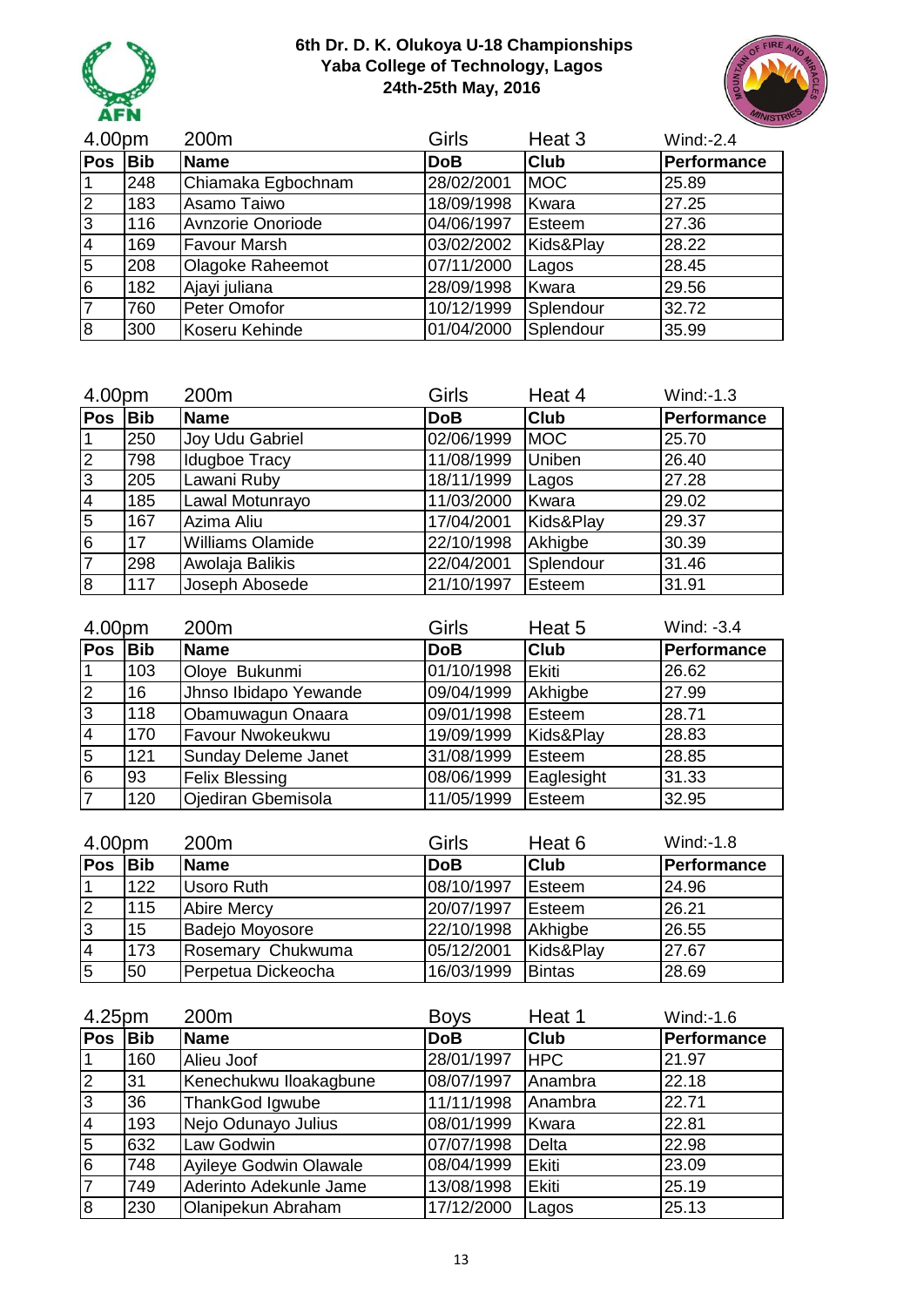



| 4.25pm         |            | 200m                    | <b>Boys</b> | Heat 2      | Wind:-1.9   |
|----------------|------------|-------------------------|-------------|-------------|-------------|
| <b>Pos</b>     | <b>Bib</b> | <b>Name</b>             | <b>DoB</b>  | <b>Club</b> | Performance |
|                | 28         | Chukwudi Olisakwe       | 05/04/1998  | Anambra     | 21.78       |
| $\overline{2}$ | 161        | Assan Faye              | 28/11/1996  | <b>HPC</b>  | 22.03       |
| 3              | 243        | Jare Folarin            | 03/10/1998  | Lagos       | 22.17       |
| 4              | 124        | Ashien Godwin           | 20/07/1998  | Esteem      | 22.28       |
| $\overline{5}$ | 35         | <b>Shedrack Ogbukwo</b> | 07/04/1999  | Anambra     | 22.66       |
| 6              | 272        | Ikechukwu Kalu          | 02/01/1999  | Osheku      | 22.36       |
|                | 273        | Konyegwachie Michael    | 21/09/2000  | Osheku      | 24.68       |
| 8              | 245        | Bello I. Babatunde      | 12/09/1998  | <b>Mmac</b> | 25.10       |

| 4.25pm         |     | 200m                    | <b>Boys</b> | Heat 3             | Wind: -4.02 |
|----------------|-----|-------------------------|-------------|--------------------|-------------|
| <b>Pos</b>     | Bib | <b>Name</b>             | <b>DoB</b>  | <b>Club</b>        | Performance |
|                | 290 | Prosper C. Ogbonna      | 28/05/1999  | <b>Rivers</b>      | 22.08       |
| $\overline{2}$ | 85  | <b>Emoghene Timothy</b> | 20/11/1997  | Delta              | 22.49       |
| 3              | 252 | Jeremiah Jakpa          | 22/05/1998  | <b>MOC</b>         | 22.63       |
| $\overline{4}$ | 68  | Melody bassey Tom       | 10/12/1997  | <b>Cross River</b> | 23.56       |
| 5              | 634 | Kenechukwu Anyadiegwu   | 27/10/1999  | Anambra            | 23.60       |
| 6              | 3   | Ayeni Babajide          | 17/05/1997  | A-Class            | 24.04       |
| $\overline{7}$ | 269 | Adedoyin Adetayo        | 06/03/2000  | Osheku             | 26.23       |
| 8              | 222 | Fashola Samuel          | 23/04/2000  | Lagos              | 26.25       |

| 4.25pm         |                | 200m                    | <b>Boys</b>           | Heat 4      | Wind: -2.8  |
|----------------|----------------|-------------------------|-----------------------|-------------|-------------|
| Pos            | <b>Bib</b>     | <b>Name</b>             | <b>DoB</b>            | <b>Club</b> | Performance |
|                | 179            | <b>Sunday Tanko</b>     | 06/10/2001            | Kids&Play   | 24.11       |
| $\overline{2}$ | 95             | Nwamere Chibuike Donald | 30/11/1999            | Eaglesight  | 24.16       |
| l3             | $\overline{2}$ | Davis Peter             | 27/12/1999            | Abia        | 24.21       |
| $\overline{4}$ | 180            | Vincent Arah            | 05/07/1999            | Kids&Play   | 24.25       |
| 5              |                | Alozie Chinonso         | 15/05/1998            | Abia        | 24.78       |
| l6             | 153            | <b>Yusuf Jeleel</b>     | 23/11/1997            | God's Speed | 24.86       |
| $\overline{7}$ | 174            | Abdulahi Mohammed Kure  | 21/10/2000s Kids&Play |             | 25.09       |
| 8              | 235            | <b>Sunny Hart</b>       | 09/10/1998            | Lagos       | 25.75       |

| 4.25pm         |            | 200m                    | <b>Boys</b> | Heat 5      | Wind: -2.1  |
|----------------|------------|-------------------------|-------------|-------------|-------------|
| <b>Pos</b>     | <b>Bib</b> | Name                    | <b>DoB</b>  | <b>Club</b> | Performance |
|                | 109        | <b>Clements Uche</b>    | 18/11/1999  | Ekiti       | 24.48       |
| $\overline{2}$ | 11         | Hassan Opeyemi          | 12/02/2000  | Ajagungbade | 24.49       |
| 3              | 178        | Peter Samson            | 21/04/2000  | Kids&Play   | 25.14       |
| $\overline{4}$ | 663        | <b>Babatunde Joseph</b> | 31/08/1999  | Lagos       | 25.19       |
| 5              | 791        | <b>Lawal Fuad</b>       | 22/11/1998  | Esteem      | 25.22       |
| 6              | 10         | Adebajo Muiz            | 29/04/2000  | Ajagungbade | 25,56       |
|                | 761        | Azeez Abiodun           | 31/01/1999  | Lagos       | 25,74       |
| 8              | 789        | Dabiri Bashiru          | 29/05/2000  | Splendour   | 30,75       |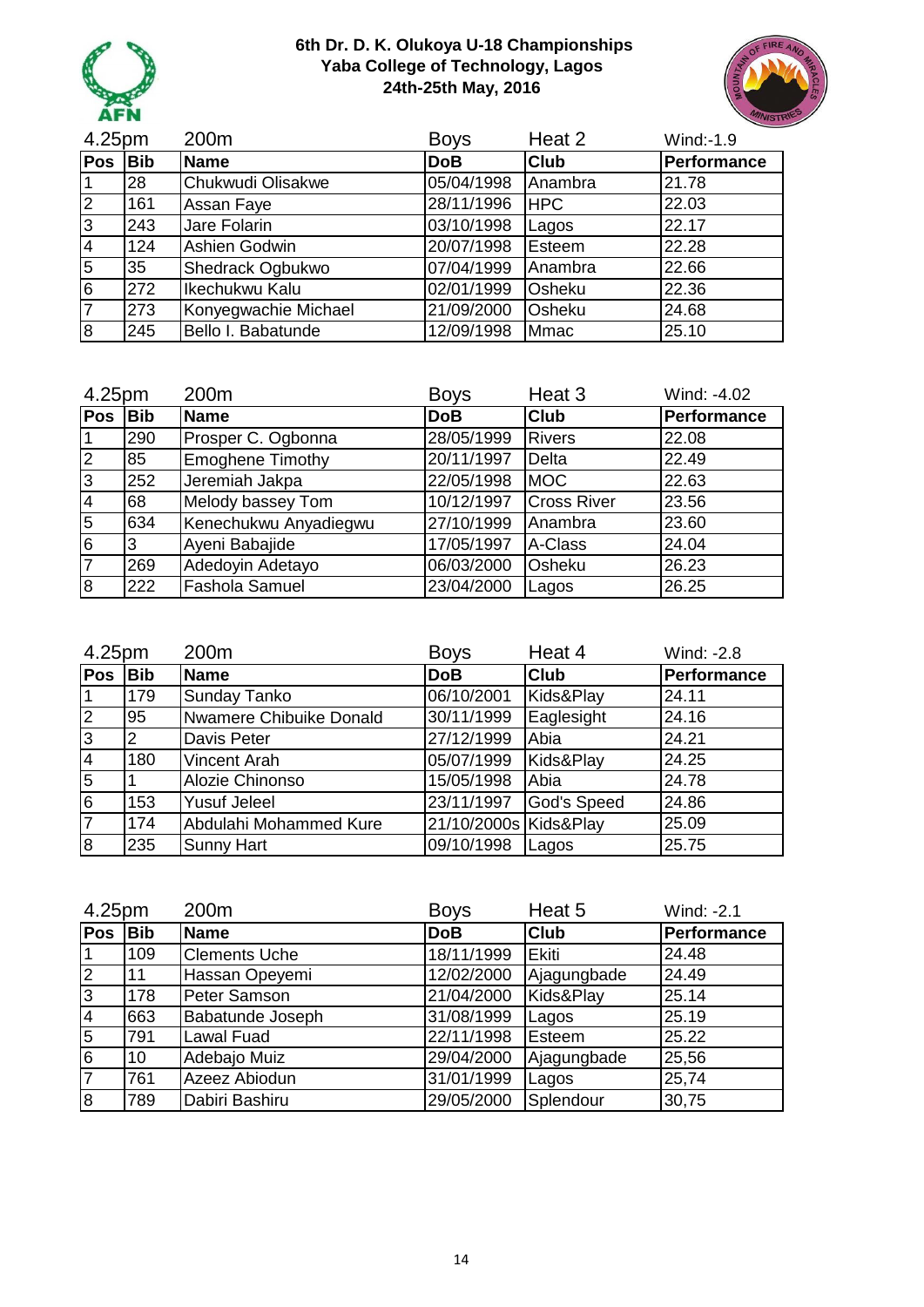



| 4.25pm     |            | 200m                         | <b>Boys</b> | Heat 6      | Wind: -3.9  |
|------------|------------|------------------------------|-------------|-------------|-------------|
| <b>Pos</b> | <b>Bib</b> | <b>Name</b>                  | <b>DoB</b>  | <b>Club</b> | Performance |
|            | 111        | <b>OLUWATOSIN Oluwafemi</b>  | 04/05/1999  | Ekiti       | 23,93       |
| 2          | 295        | <b>Toviho Olabode Enitan</b> | 02/06/1998  | Samarita    | 24,6        |
| 3          | 126        | Duru Ebuka                   | 22/09/1997  | Esteem      | 24,87       |
| 4          | 214        | Adebayo Onilere              | 02/02/2002  | Lagos       | 25,65       |
| 5          | 277        | Akinola Temitope             | 05/05/1997  | Osun        | 25,9        |
| 6          |            | Fatai Kazeem                 | 24/01/1990  | Alapade     | 26,21       |
|            | 18         | Akhigbe Ayodeji ThankGod     | 03/0/1998   | Akhigbe     | 26,33       |
| 8          | 130        | Ovien Stephen                | 13/10/2000  | Esteem      | 26,59       |

| 4.25pm         |            | 200m                  | <b>Boys</b> | Heat 7             | Wind: -3.5  |
|----------------|------------|-----------------------|-------------|--------------------|-------------|
| Pos            | <b>Bib</b> | <b>Name</b>           | <b>DoB</b>  | <b>Club</b>        | Performance |
| 1              | 778        | Dianabasi Hansen      | 17/10/1998  | Lagos              | 22,94       |
| $\overline{2}$ | 151        | Peter Chidera         | 12/12/1999  | <b>Blessed</b>     | 23,47       |
| <sub>3</sub>   | 757        | Obediente Abraham     | 04/04/200   | Akwa Ibom          | 23,94       |
| $\overline{4}$ | 264        | Oyeyigu Olakunle      | 06/05/2000  | Ogun               | 23,99       |
| 5              | 96         | Oladejo Christopher O | 09/10/1998  | Eaglesight         | 25,29       |
| l6             | 98         | <b>Urua Kingsley</b>  | 22/07/1997  | Eaglesight         | 25,3        |
| $\overline{7}$ | 23         | Nsikak Anthony        | 19/08/1997  | Akwa Ibom          | 26,15       |
| $\overline{8}$ | 152        | Salami Sikiru         | 10/02/1997  | <b>God's Speed</b> | 27,32       |

| 4.25pm         |            | 200m                                   | <b>Boys</b> | Heat 8      | Wind: -3.7  |
|----------------|------------|----------------------------------------|-------------|-------------|-------------|
| Pos            | <b>Bib</b> | <b>Name</b>                            | <b>DoB</b>  | <b>Club</b> | Performance |
|                | 251        | Eseroghene Oguma                       | 14/06/1998  | <b>MOC</b>  | 22,79       |
| $\overline{2}$ | 784        | <b>Mba Christain</b>                   | 25/12/1997  | <b>Osun</b> | 22,79       |
| l3             | 105        | Adegoke Enoch Olaoluwa                 | 08/03/2000  | Ekiti       | 22,81       |
| $\overline{4}$ | 785        | Thompson Saturday                      | 04/01/1999  | Delta       | 23,1        |
| 5              | 191        | John Oladele                           | 24/04/1999  | Kwara       | 23,75       |
| l6             | 176        | Daniel Richard                         | 01/04/1999  | Kids&Play   | 24,14       |
| $\overline{7}$ | 294        | Ogunsetan Temitope Emmanuel 12/05/1998 |             | Samarita    | 24.21       |
| $\overline{8}$ | 151        | Okunoye Shefiu                         | 26/11/1998  | God's Speed | 26,47       |

| 4.25pm         |            | 200m                    | <b>Boys</b> | Heat 9       | Wind: -4.4  |
|----------------|------------|-------------------------|-------------|--------------|-------------|
| <b>Pos</b>     | <b>Bib</b> | <b>Name</b>             | <b>DoB</b>  | <b>Club</b>  | Performance |
|                | 84         | <b>Ekevwo Raymond</b>   | 23/03/1999  | <b>Delta</b> | 22.62       |
| 2              | 253        | Onengiyefa Ikoro        | 13/12/1997  | <b>MOC</b>   | 23.43       |
| 3              | 4          | Etiobhio Pius           | 21/06/1999  | A-Class      | 23.64       |
| $\overline{4}$ | 163        | Aderoju Waliu           | 13/03/2000  | Ik. Oriwu    | 24.13       |
| 5              | 630        | <b>Bello Olanrewaju</b> | 20/10/2000  | Lagos        | 24.50       |
| İ6             | 19         | Akhigbe Segun Emmanuel  | 01/03/1998  | Akhigbe      | 24.57       |
|                | 5          | John Bali               | 10/04/1999  | A-Class      | 24.54       |
| $\overline{8}$ | 280        | Adigun Kareem ayomide   | 13/03/1999  | Osun         | 27.64       |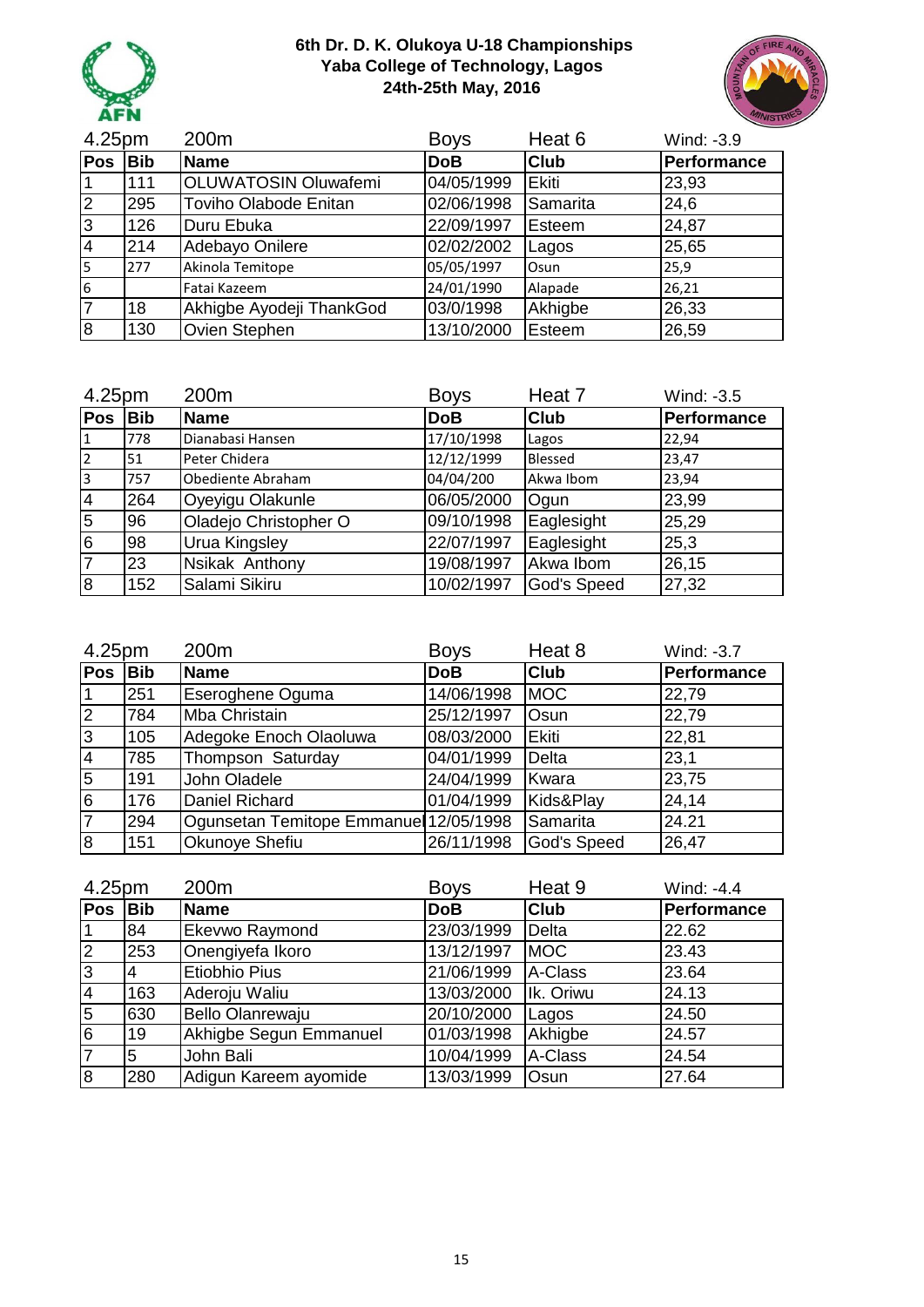



| 4.25pm         |            | 200m                    | <b>Boys</b> | Heat 10     | Wind: -2.7  |
|----------------|------------|-------------------------|-------------|-------------|-------------|
| <b>Pos</b>     | <b>Bib</b> | <b>Name</b>             | <b>DoB</b>  | <b>Club</b> | Performance |
|                | 112        | Oluwayemi Blessing      | 02/07/1997  | Ekiti       | 23.26       |
| 2              | 21         | Jimoh Saheed Olamilekan | 01/02/1998  | Akhigbe     | 23.27       |
| lЗ             | 227        | <b>Lawal Adams</b>      | 27/6/200    | Lagos       | 24.32       |
| $\overline{4}$ | 237        | Urua Emmanuel           | 05/01/1999  | Lagos       | 24.61       |
| $\overline{5}$ | 125        | Donatus Timothy         | 14/10/2000  | Esteem      | 24.71       |
| İ6             | 32         | Okafor chiedu           | 13/09/1999  | Anambra     | 24.86       |
|                | 142        | Abidakun emmanuel       | 26/11/1998  | <b>FUTA</b> | 24.90       |
| 8              | 129        | <b>Okelezo Maxwell</b>  | 13/01/1997  | Esteem      | 25.32       |

| 4.25pm         |            | 200m                     | <b>Boys</b> | Heat 11       | Wind: -2.0  |
|----------------|------------|--------------------------|-------------|---------------|-------------|
| <b>Pos</b>     | <b>Bib</b> | <b>Name</b>              | <b>DoB</b>  | <b>Club</b>   | Performance |
| 1              | 188        | <b>Abdul Ramon Afeez</b> | 27/06/1998  | Kwara         | 22.63       |
| $\overline{2}$ | 123        | Adebakin Toluwani        | 31/07/1997  | Esteem        | 22.94       |
| l3             | 113        | Oyedele Temitayo         | 20/11/1999  | <b>Ekiti</b>  | 23.12       |
| $\overline{4}$ | 143        | Abubakar Adams           | 09/11/1998  | <b>IFUTA</b>  | 23.38       |
| 5              | 286        | Akan Sunday              | 14/04/1999  | <b>Rivers</b> | 23.54       |
| $\overline{6}$ | 87         | Evharherhe Oke           | 13/06/1998  | Delta         | 23.68       |
| $\overline{7}$ | 289        | Nwaokorie Emmanuel       | 28/04/2000  | <b>Rivers</b> | 25.45       |
| 18             | 48         | Oggah Oluwaseun          | 10/11/1999  | Lagos         | <b>DNF</b>  |

| 4.25pm         |            | 200m                  | <b>Boys</b> | Heat 12            | Wind: -1.8  |
|----------------|------------|-----------------------|-------------|--------------------|-------------|
| <b>Pos</b>     | <b>Bib</b> | <b>Name</b>           | <b>DoB</b>  | <b>Club</b>        | Performance |
|                | 106        | Adeyombo Adeniyi      | 10/02/1998  | <b>Ekiti</b>       | 22.99       |
| $\overline{2}$ | 127        | Nnorom David          | 08/11/1997  | Esteem             | 23.35       |
| 3              | 645        | Akala Oriyomi         | 23/03/1999  | Lagos              | 23.65       |
| $\overline{4}$ | 150        | Karonwi Tope          | 10/101998   | <b>God's Speed</b> | 24.02       |
| 5              | 787        | <b>Eteturi Quincy</b> | 22/12/1999  | Uniben             | 24.17       |
| l6             | 216        | Adenuga Segun         | 25/06/1999  | Lagos              | 24.55       |
| $\overline{7}$ | 279        | Adebayo Adeshina      | 27/04/2000  | <b>Osun</b>        | 24.79       |
| $\overline{8}$ | 58         | <b>Oduse Daniel</b>   | 28.12.2000  | <b>Buka Tiger</b>  | 24.90       |

| 4.25pm         |     | 200m                     | <b>Boys</b> | Heat 13            | Wind: -3.4  |
|----------------|-----|--------------------------|-------------|--------------------|-------------|
| Pos            | Bib | Name                     | <b>DoB</b>  | <b>Club</b>        | Performance |
|                | 69  | Meshack Akpeki           | 26/04/1999  | <b>Cross River</b> | 23.22       |
| $\overline{2}$ | 66  | Felix Ime                | 19/07/1999  | <b>Cross River</b> | 23.45       |
| З              | 20  | Egbeyemi Bowofoluwa      | 30/01/2000  | Akhigbe            | 23.54       |
| $\overline{4}$ | 62  | <b>Arop Emmanuel</b>     | 04/02/1999  | <b>C/River</b>     | 24.31       |
| 5              | 139 | Kessiena Igho Oghoghorie | 15/08/1997  | <b>FCT</b>         | 24.52       |
| $6\phantom{1}$ | 140 | Phillip Egundehi         | 03/06/1998  | <b>IFCT</b>        | 25.01       |
| 17             | 215 | Adedoyin Fatola          | 11/04/2000  | Lagos              | 25.66       |
| l8             | 234 | Sodig Amusan             | 28/10/1996  | Lagos              | 26.19       |